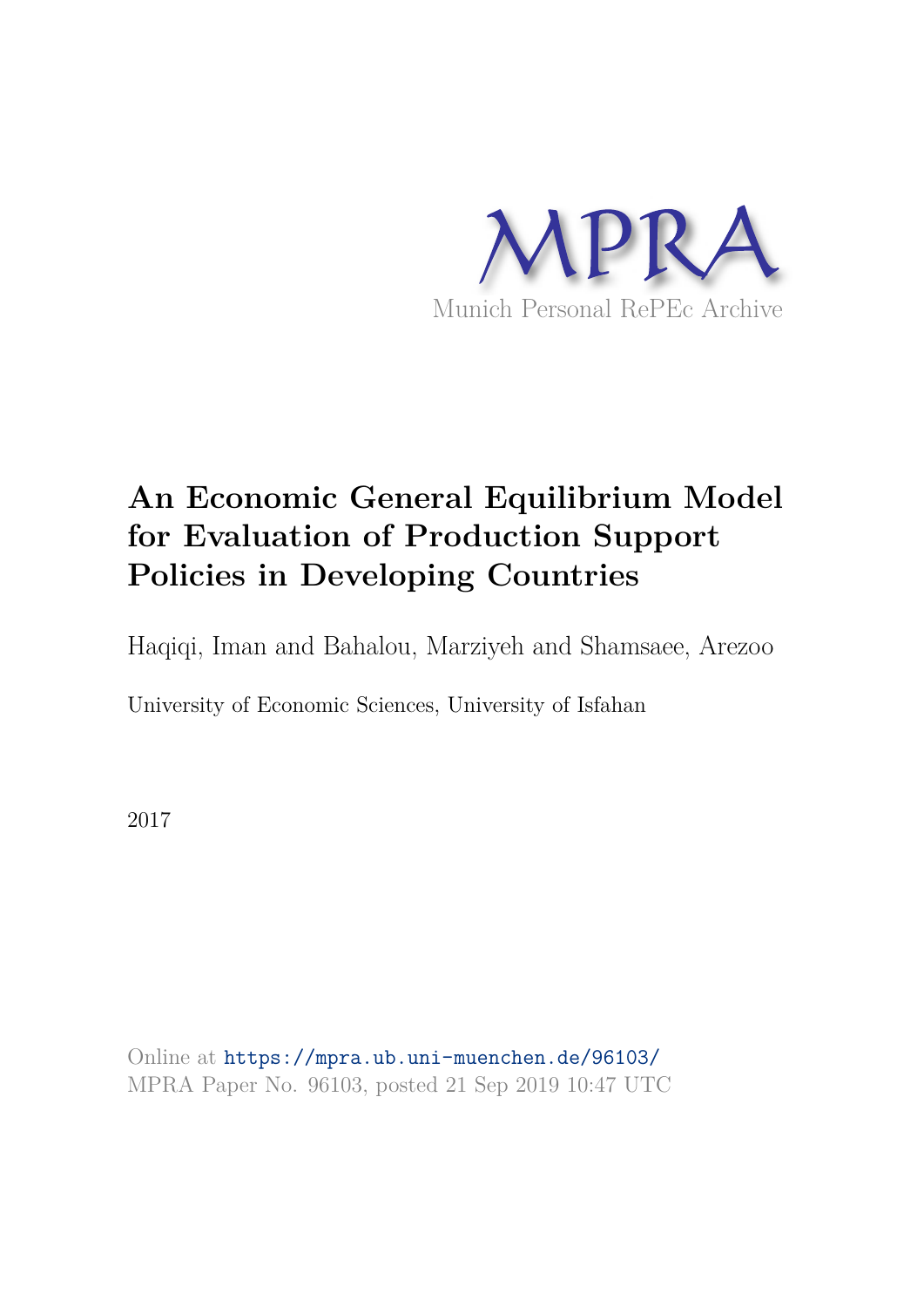## An Economic General Equilibrium Model for Evaluation of Production Support Policies in Developing Countries

Iman Haqiqi, University of Economic Sciences, Tehran, ihaqiqi@gmail.com Marziyeh Bahalou Horeh, University of Isfahan, m.bahaloo.h@gmail.com Arezoo Shamsaee, University of Economic Sciences, Tehran

## Abstract

This paper introduces a Computable General Equilibrium (CGE) model for the evaluation of production support policies in developing countries. It is a multi-sector, multi-market, multihousehold model appropriate for what-if policy analysis. We describe the main aspects of the model. The model assumes small open economy, imperfect capital mobility, imperfect substitution between imported and domestic commodity, nested CES structure in production, nested CES structure in consumption, and heterogeneity of domestic products in one category. We consider transport margin, wholesale margin, import tariffs, import subsidy, production tax, value added tax, goods and services tax, and other transfer payments. We calibrate the model based on the 2001 Micro Consistent Matrix of Iran. The initial validation tests approve the validity of the model.

## Keywords

Computable General Equilibrium, tax policy, industrial policy, production support, Iran

JEL

C68, H22, D58, L52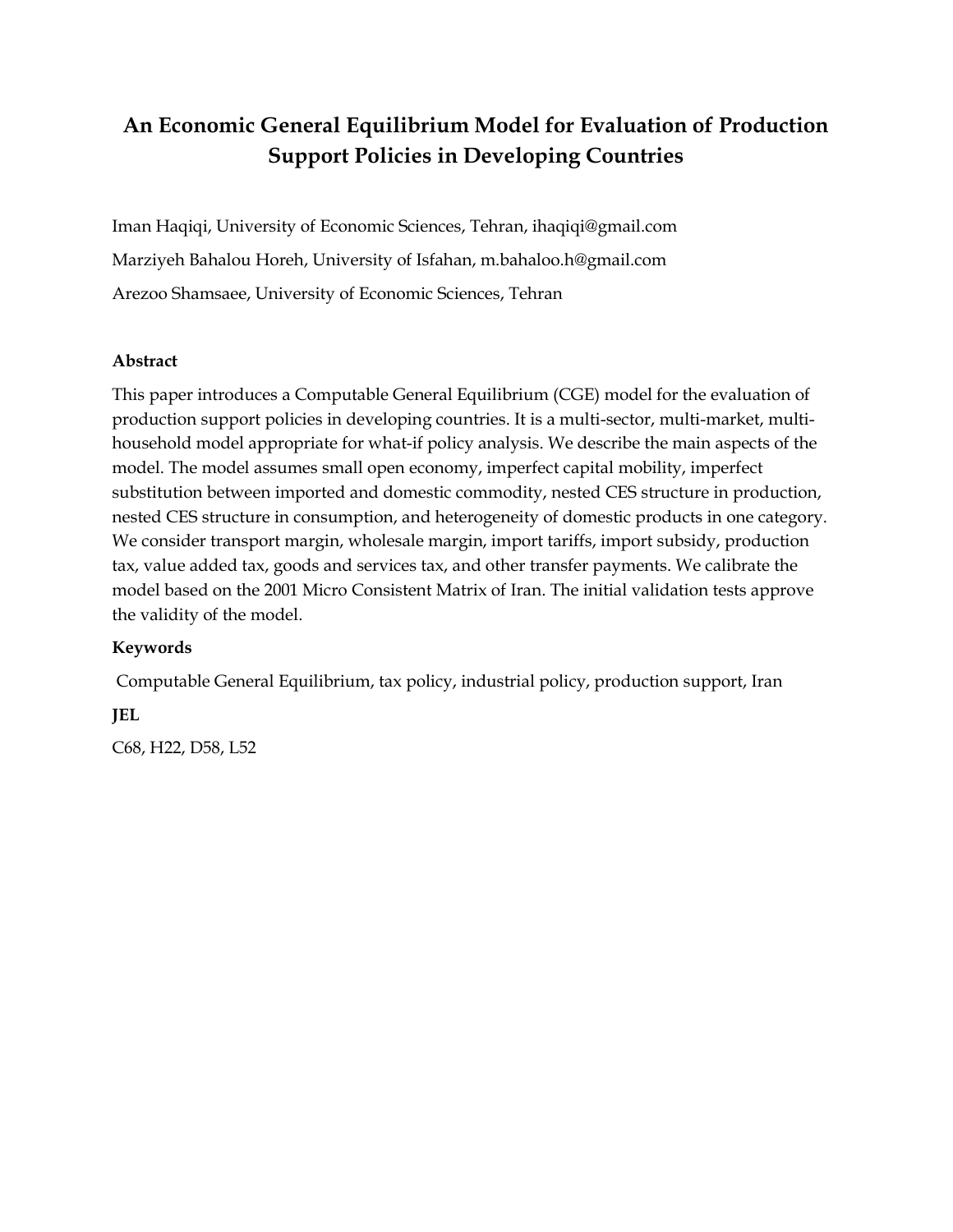## 1 Introduction

Computable General Equilibrium or CGE models are widely used in policy impact measurement and what-if analysis. A CGE is typically a multi-sector, multi-commodity, multifactor, and multi-household economic model based on General Equilibrium approach. The sectoral framework helps considering sectoral changes and re-allocation of production factors among different production sectors (activities). The multi-household framework is appropriate for finding losers and winners of a shock or policy. Therefore, it is a good tool for distributional and welfare analysis. A CGE is sometimes a multi-region model which is able to capture the impacts of trade or the impacts on trade.

This paper introduces the technical structure of a computable General Equilibrium model for for the evaluation of production support policies in developing countries. We show the application of this framework in industrial and mineral policy analysis in Iran. However, it can be applied to other countries in the world. Although many CGE models are made for developing countries, we put one step forward to extend the model dimensions and to improve the assumptions leading to the high accuracy of the analysis. Database flexibility makes this model a powerful tool in economic decision making. The model for Iran includes 147 commodity and 99 production activities. We have a 147x99 dimension for supply matrix, use matrix, wholesale margin matrix, and transport margin matrix.

## 2 Database

The data used in general equilibrium models must have an appropriate structure. Otherwise, calibration and policy analysis is not possible. In other words, the particular balanced structure of the data is required. Several suitable structures have been introduced and applied in empirical works. In this report, we will briefly introduce four main data structures which are National Accounts (NA), Input-Output (IO) tables, Social Accounting Matrix (SAM), and finally Micro Consistent Matrix (MCM).

## 2.1 Typical Databases for CGE models

Some aggregated CGE models are calibrated based on Aggregated National Accounts. National accounts are a systematic and quantitative picture of economic activities in a given period (quarterly or annually). This information is established in a set of interconnected and integrated macroeconomic accounts that are based on concepts, definitions, classifications, and rules of international recommendations of SNA. In the System of National Accounts, all the transactions in the economy are considered It -includes manufacturing, distribution, and consumption of goods and services, capital formation, imports, exports, and etc.-. The Information about these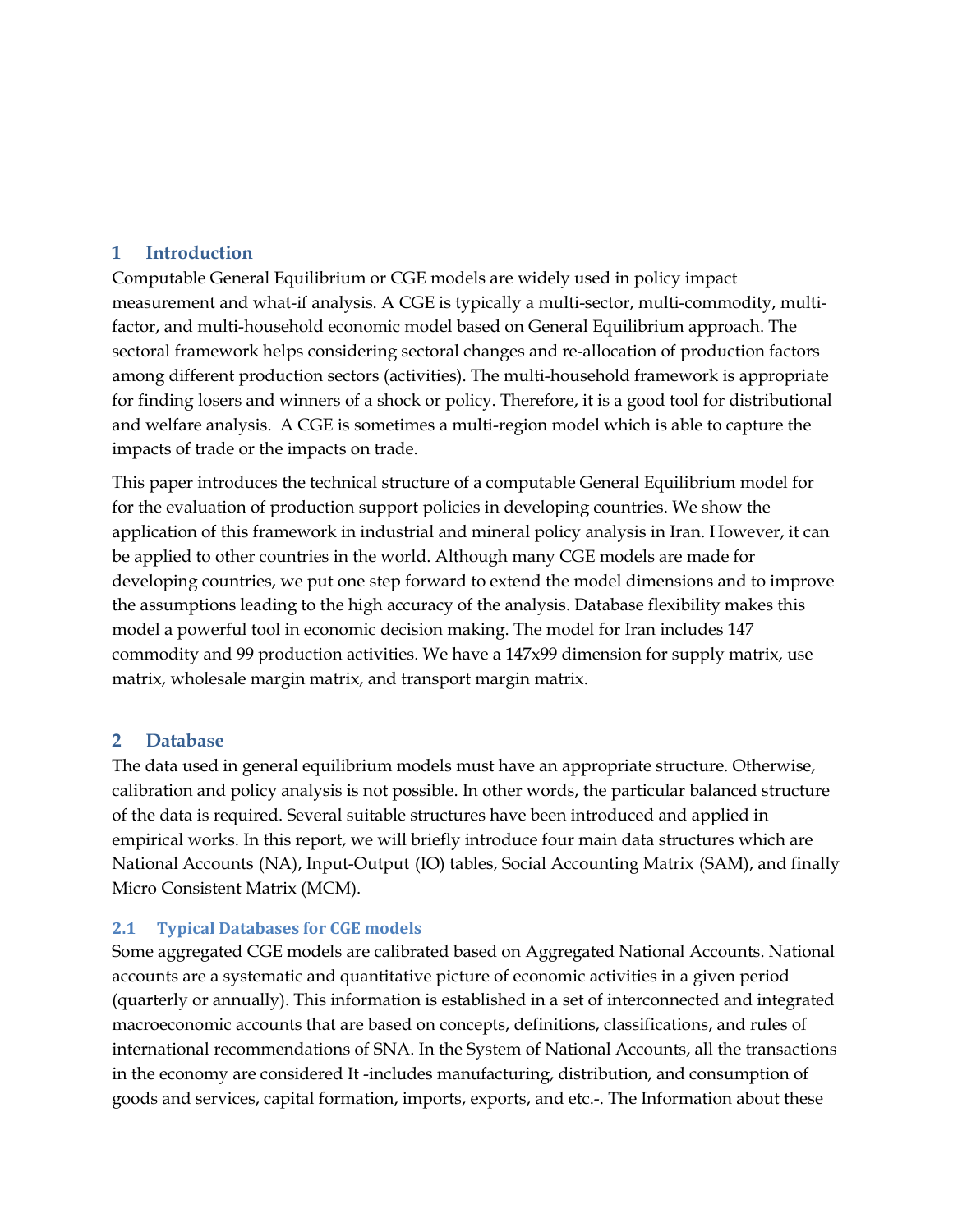transactions is presented in a comprehensive framework and in the form of numerical tables so that it is standard for decision-making purposes, policy recommendation, and economic analysis. In national accounts, the accounts are divided into three groups: current accounts, accumulation accounts, and balance sheets. Current accounts include generation, distribution, and consumption of income accounts. Accumulation accounts include capital account, financial, other changes in the value of assets and revaluation. Despite the useful information available in national accounts, sometimes the more detailed and sectoral database is required.

Although general equilibrium theory had been considered by economists since the late nineteenth century, computation of a sectoral model was not possible. Because general equilibrium models typically include a lot of variables with complex mathematical equations that may not be solved without computers. Leontief was one of the first economists who published his work to fill the gap between experience and the theory. He presented a general equilibrium model in a simple framework of the input-output table that made the policy analysis possible. Input-output tables explain the sectoral components of an economic system and describe all transactions between different economic activities. They are usually used in analyzing the detailed structure of the economy and also in economic planning. In Input-output table, it is easily possible to extract basic balances of the economy at the national level and sectoral level (production of various goods and services). In these tables, the degree of interdependence of different sectors to each other and the degree of reliance in final demand are shown with numbers. Abstract image of the input-output table is as follows.

| Table 1: General framework of input-output tables |  |
|---------------------------------------------------|--|
|---------------------------------------------------|--|

|                           | Commodities/activities         | Final demand         | total               |
|---------------------------|--------------------------------|----------------------|---------------------|
| Commodities/activities    | Intermediate demand<br>account | Final demand account | Total supply/demand |
| <b>Production factors</b> | Value Added account            |                      |                     |
| Total                     | Total supply/demand            |                      |                     |

Most of CGE models are calibrated based on SAM (Social Accounting Matrix). Social Accounting Matrix is a combination of social data with macroeconomic and sectoral data. This table is designed based on microeconomic and macroeconomic relations in an algebraic matrix. Social accounting, both statistically and functionally, is broader than the macro national accounting system. The main task of macro accounting is regulating macroeconomic statistics, such as aggregate consumption, total investment, total savings, total exports, and total imports. While the main task of social accounting is arranging economic data of different economic sectors. Table 2 shows the typical structure of a social accounting matrix.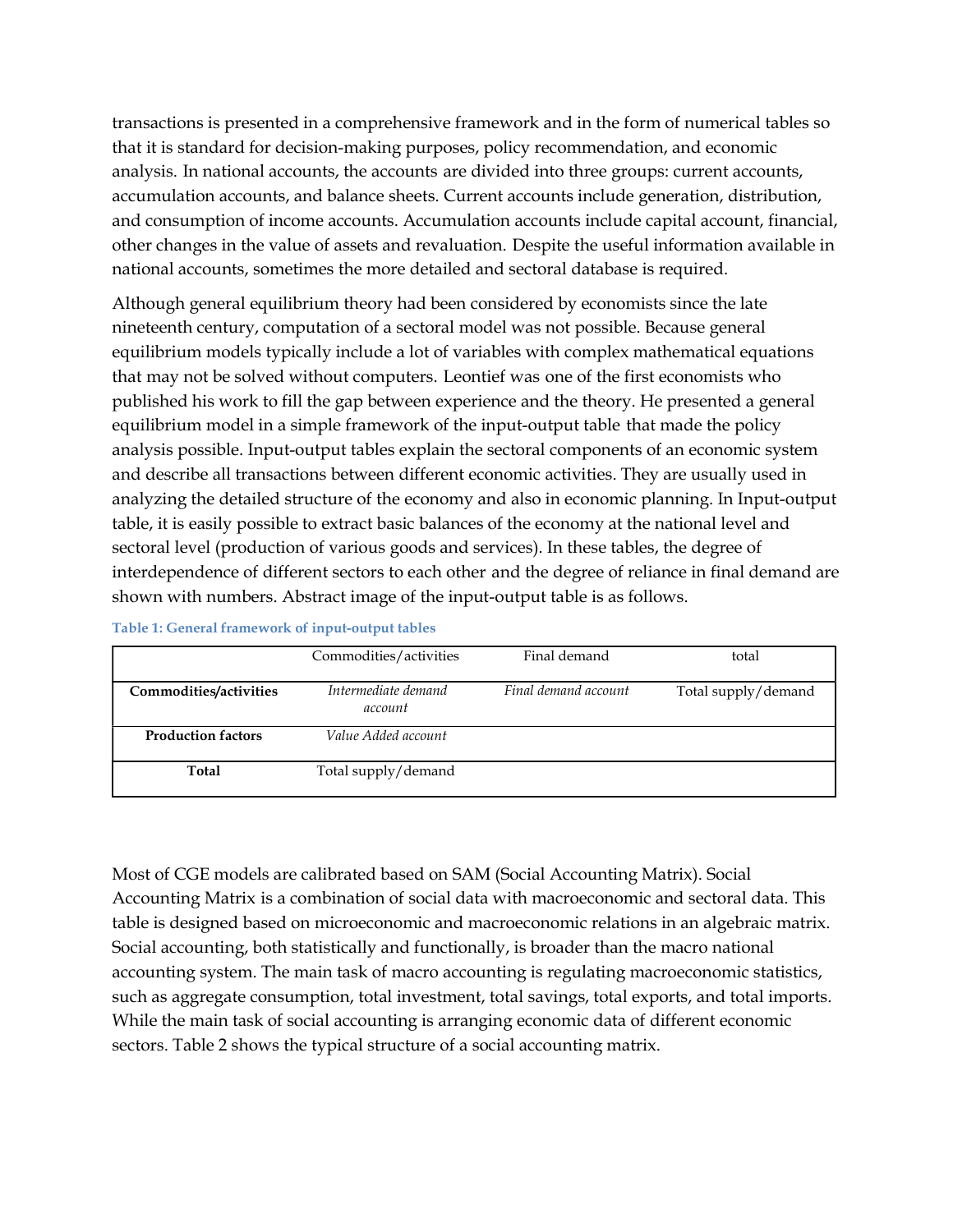|                |                                     | $\mathbf{1}$                                              | $\overline{2}$                                              | 3                                                                           | $\overline{4}$                  | 5                                              |                                  |
|----------------|-------------------------------------|-----------------------------------------------------------|-------------------------------------------------------------|-----------------------------------------------------------------------------|---------------------------------|------------------------------------------------|----------------------------------|
|                |                                     | Production<br>account                                     | Factors of<br>production<br>account                         | Institutional<br>account                                                    | Capital<br>formation<br>account | <b>ROW</b><br>account                          | Sum                              |
| 1              | Production<br>account               | Intermediate<br>input matrix<br>(1,1)                     |                                                             | Final<br>consumption of<br>goods and<br>services by<br>institutions $(1,3)$ | Capital<br>formation<br>(1,4)   | Export of<br>goods and<br>services $(1,5)$     | Sum of<br>producers<br>income    |
| 2              | Factors of<br>production<br>account | VA matrix<br>(2,1)                                        |                                                             |                                                                             |                                 | factors<br>earnings<br>from abroad<br>(2,5)    | Sum of factors<br>income         |
| 3              | Institutional<br>account            |                                                           | Allocation of<br>factors income<br>to institutions<br>(3,2) | Current and<br>capital transfers<br>between<br>institutions(3,3)            |                                 | institutions<br>earning from<br>abroad $(3,5)$ | Sum of<br>institutions<br>income |
| $\overline{4}$ | Capital<br>formation<br>account     |                                                           |                                                             | Domestic savings<br>of institutions<br>(4,3)                                |                                 | Net loan<br>from abroad<br>(4,5)               | Sum of saving                    |
| 5              | <b>ROW</b><br>account               | Import of<br>goods and<br>services from<br>abroad $(5,1)$ | Payment of<br>factors of<br>production to<br>abroad (5,2)   | Payment of<br>institutions to<br>abroad $(5,3)$                             | Trade balance<br>(5,4)          |                                                | Sum of ROW<br>income             |
|                | Sum                                 | Total value of<br>supply                                  | Total<br>payments of<br>factors                             | Total payments<br>of institutions                                           | Total cost of<br>investment     | Total<br>payment of<br><b>ROW</b>              |                                  |

#### Table 2: The general structure of the social accounting matrix

Social accounting matrix can be expressed in a different way. This matrix is consistent with micro data that is called MCM or "Micro Consistent data Matrix. In general, this matrix is very similar to social accounting matrix with minor differences. MCM is taken from Rutherford (1995) general equilibrium modeling studies. MCM is a modified form of social accounting matrix that is appropriate for CGE modeling which is based on Mixed Complementarity Problem or MCP. This matrix, unlike the social accounting matrix, is not symmetric. This matrix expresses the interactions of economic agents in the form of positive and negative figures. There are also conceptual differences. Concepts of supply and demand for markets, plus revenue and cost for agents are used in MCM instead of using input and output for each account (as it is common in SAM).

In a typical CGE model, three blocks of equations are considered. These are (1) zero-profit condition for economic activities, (2) income balance condition for households, governments, institutions and abroad, and (3) equality of supply and demand or market clearance condition for commodities, production factors, and foreign currency. Keeping these conditions in mind, we can explain rows and columns of MCM matrix. Columns show zero profit or income balance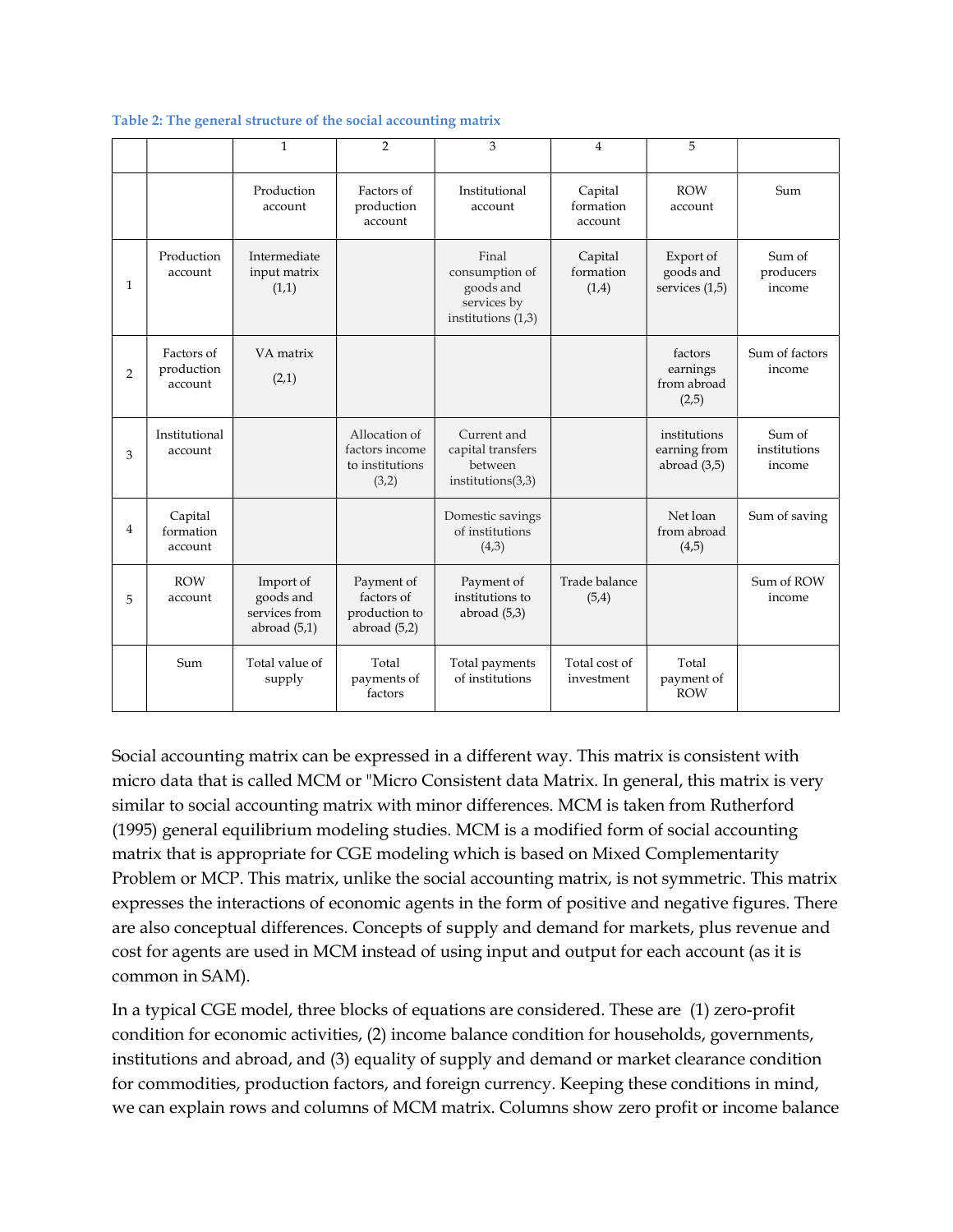condition, while rows show market equilibrium. MCM columns specify agents (producers, consumers, institutions, and government) and rows specify markets or transfer payments in the economy. For our general equilibrium modeling, it is necessary to provide economic data in the form of MCM matrix like the following table.

|   |                                     | 1                                     | $\overline{2}$                      | 3                                         | 4                                          | 5                                        |
|---|-------------------------------------|---------------------------------------|-------------------------------------|-------------------------------------------|--------------------------------------------|------------------------------------------|
|   |                                     | producers                             | institutions                        | government                                | exports                                    | imports                                  |
| 1 | commodity<br>markets                | Supply and<br>demand matrix           | Final demand matrix                 | Public cost matrix                        | Exports matrix                             | Imports matrix                           |
| 2 | Factors of<br>production<br>markets | Creating<br>domestic income<br>matrix | private income<br>allocation matrix | Government<br>income allocation<br>matrix | Creating foreign<br>income matrix          | foreign income<br>allocation matrix      |
| 3 | Taxes and<br>subsidies              | Taxes on<br>production matrix         | Taxes to institutions<br>matrix     | Public income<br>matrix                   |                                            | Imports tariffs<br>matrix                |
| 4 | Exchange<br>market                  |                                       |                                     |                                           | Supply of<br>foreign<br>exchange<br>matrix | demand for<br>foreign exchange<br>matrix |

Table 3: MCM table structure and its components

As you see, the structure is very similar to social accounting matrix. But this matrix is a rectangular matrix. Rows show markets and taxes and subsidies. In MCM, revenues are entered in positive figures and costs are entered with negative signs. If a consumer has an endowment of a good to supply it, then the number is positive in the table. Or if a producer produces more than one product, the numbers are positive. The figures in this table show the value. Positive numbers in rows show the "value of" supply and negative numbers show the "value of" demand. If the equilibrium state of the economy has been achieved, total supply equals total demand and the sum of the row would be zero in the table (Shahmoradi et al., 2009).

## 2.2 Micro Consistent Matrix of IRIGE

Designing a general equilibrium model requires sectoral information in a consistent framework. An MCM is designed for our model. In our MCM, all economic activities are classified into 99 economic activities. Classification of economic activities in this matrix focuses on industries and mining subsectors. Furthermore, all goods and services are classified into 147 categories, with a special focus on industrial and mineral products. In this matrix, some economic activities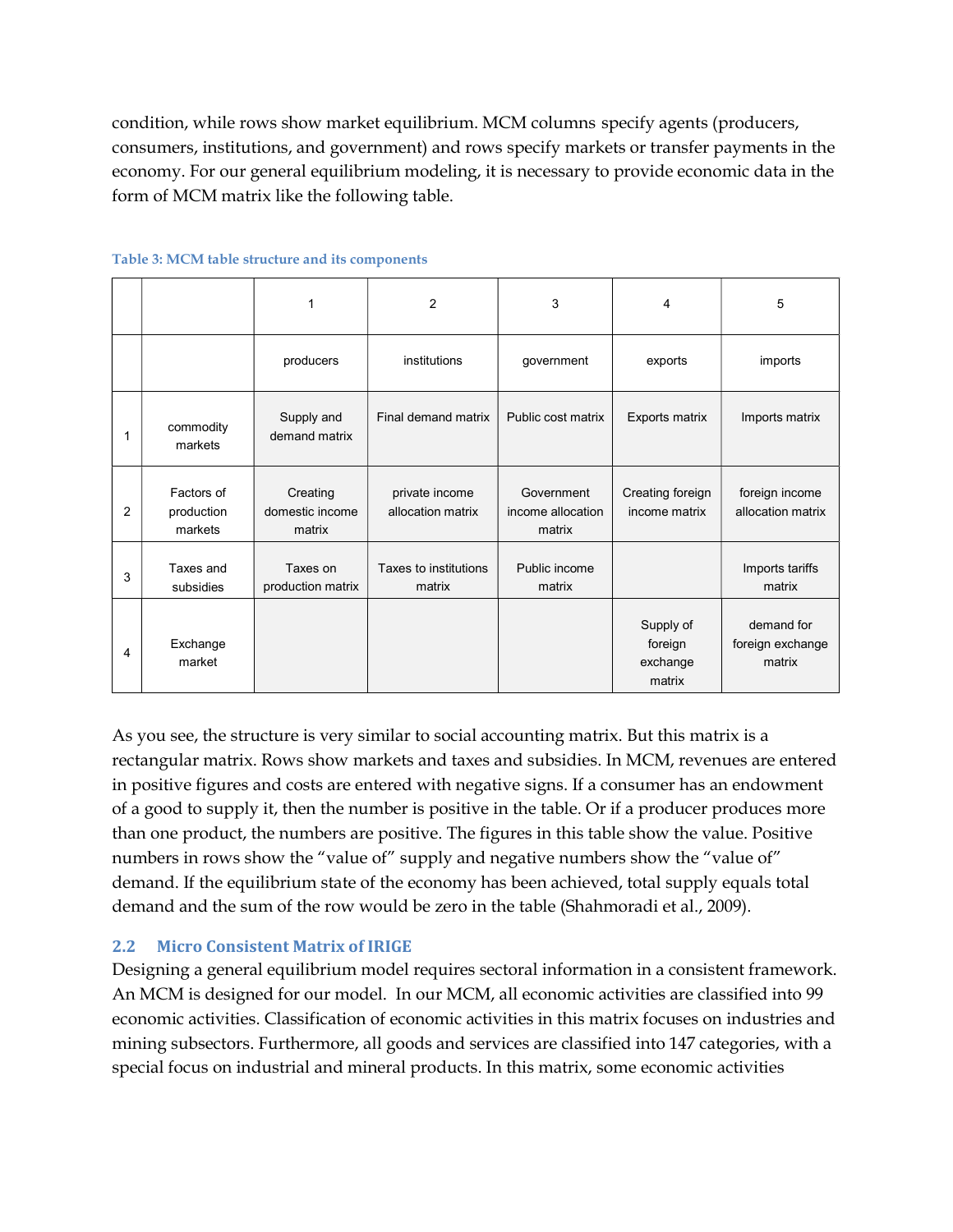supply more than one product. Finally, the factors of production include labor, operating surplus, and mixed income.

## 2.2.1 Domestic production matrix

Domestic production block is part of the supply (make) table in national accounts. This block provides information about goods and services that are produced in the country. In this block, the products are displayed in rows and activities in columns. Domestic production block in MCM shows the monetary value of commodities that activities have supplied. Since the block is a rectangular matrix, an activity can produce several types of goods and services. Also, a product category may be produced by several production activities.

## 2.2.2 Imports matrix

Imports block is also a part of the supply table in national accounts. This block includes imports of goods, imports of services, tariffs on imports, and subsidy on imports. In other words, this table shows the imported value of goods and services of each product category.

## 2.2.3 Intermediate input matrix

The intermediate input block is a part of the use table in national accounts. This block shows the value of intermediate input that each activity has used. Its size in terms of a number of activities and products is the same as domestic production block. In fact, the cost of each activity can be seen in the columns of the use table. In the system of national accounts, intermediate input is the value of goods and services used as input in the production process. Intermediate inputs do not include consumption of fixed capital.

## 2.2.4 Institutions matrix

Institutions consumption table is a part of the use table in the national accounts. In this section, consumption of each institution is shown in the form of final expenses of government and final expenses of households. However, each of these consumer groups can be classified into subgroups, but in MCM it is expressed in the form of an aggregated matrix.

## 2.2.5 Exports matrix

The exports block is also a part of the use table in the national accounts. In this block, the exports value of each classification of goods and services is expressed.

## 2.2.6 Capital formation matrix

Gross fixed capital formation, changes in inventories, and net acquisition of precious assets are shown in capital formation matrix. Gross fixed capital formation includes a net acquisition of tangible and intangible fixed assets like machinery, equipment, and buildings. Inventory changes include changes in materials and consumption goods, manufactured goods, existing product for resale and semi-manufactured goods. Net acquisition of precious objects is the last component of gross capital formation. Precious objects include objects that made of stones and precious metals, and they work as a store of value like art, jewelry, etc.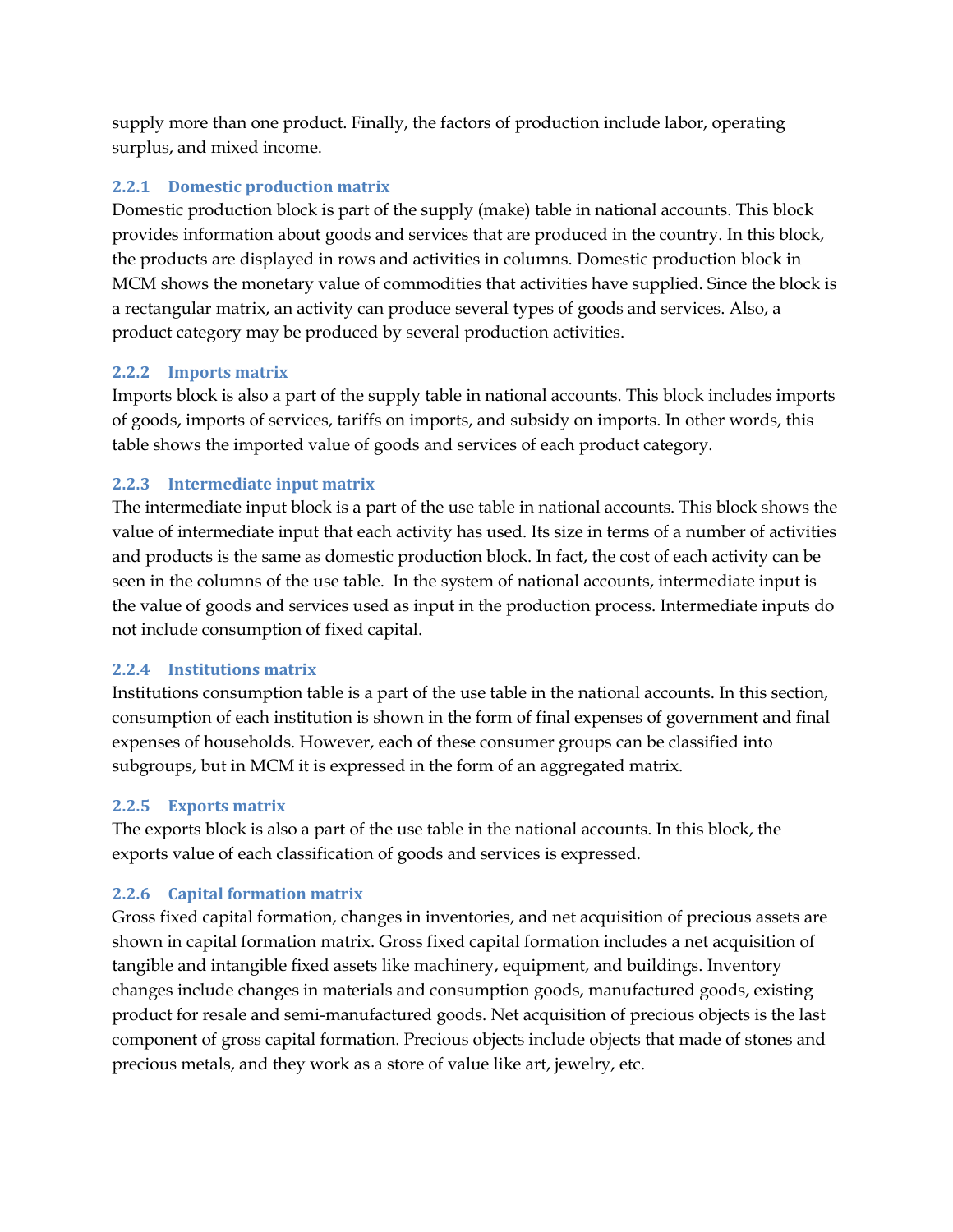#### 2.2.7 Value added matrix

The main components of value added are compensation of employees, net taxes on production and imports, consumption of fixed capital, net operating surplus, and mixed income. Employee compensation includes wages and salaries and employer contributions to social security. Taxes and subsidies are divided into taxes on VA, taxes, tariffs, and subsidies on imports, taxes, and subsidies on export, and other taxes and subsidies on production.

#### 2.2.8 Transportation margin matrix

Domestic product matrix shows the value of goods at producer price. Because transportation margin is an important element between producer and consumer prices, the transportation margin block is considered separately. This block shows the cost that is paid for the transportation of intermediate input. This block includes transportation costs for goods and activities separately. The transportation cost for final consumption is also expressed.

#### 2.2.9 Wholesale margin matrix

Wholesale and retail margin (trade margin), is one of the most important elements between producer and consumer prices. This matrix shows each paid for wholesale and retail services for buying intermediate input. This block includes trade margin costs for goods and activities separately. The wholesale and retail cost for final consumption is also expressed.

#### 2.2.10 Institutions income matrix

Institutions income block shows the amount of resources income in the economy that is allocated to institutions. In other words, this block shows the institutional allocation of labor income, tax income, operating surplus income and mixed income.

## 3 The technical structure of the model

In this section, we introduce variables and parameters used in the model in mathematical form. The core part of the model is developed in a team of economists and is well-documented and well-known. This framework is applied in the assessment of the following policies: Cash Subsidy Transfer (Shahmoradi et al., 2011; Manzoor & Haqiqi, 2013); Access to Public Services (Mortazavi et al., 2013; Haqiqi & Mortazavi, 2012); Resources Boom (Manzoor et al. 2012a; Haqiqi & Bahador, 2015; Haqiqi & Bahalou, 2013); Generational Justice (Haqiqi, 2012; Haqiqi et al, 2013); Trade Barriers (Haqiqi & Bahalou, 2013) ; Labor Market Policies (Haqiqi & Bahalou, 2015; Manzoor and Bahaloo, 2015); Environmental Emissions (Manzoor and Haqiqi, 2012a); Energy Price Reform (Manzoor et al. 2010; Manzoor et al. 2012b; Manzoor & Haqiqi, 2012b; Sharifi et al., 2014) ; Energy Efficiency (Manzoor et al., 2011; Haqiqi et al., 2013) ; Energy Demand (Manzoor et al., 2012c; Manzoor & Haqiqi, 2013); Direct Investment (Manzoor et al. 2013). In this version, we focus on the production support and trade policies.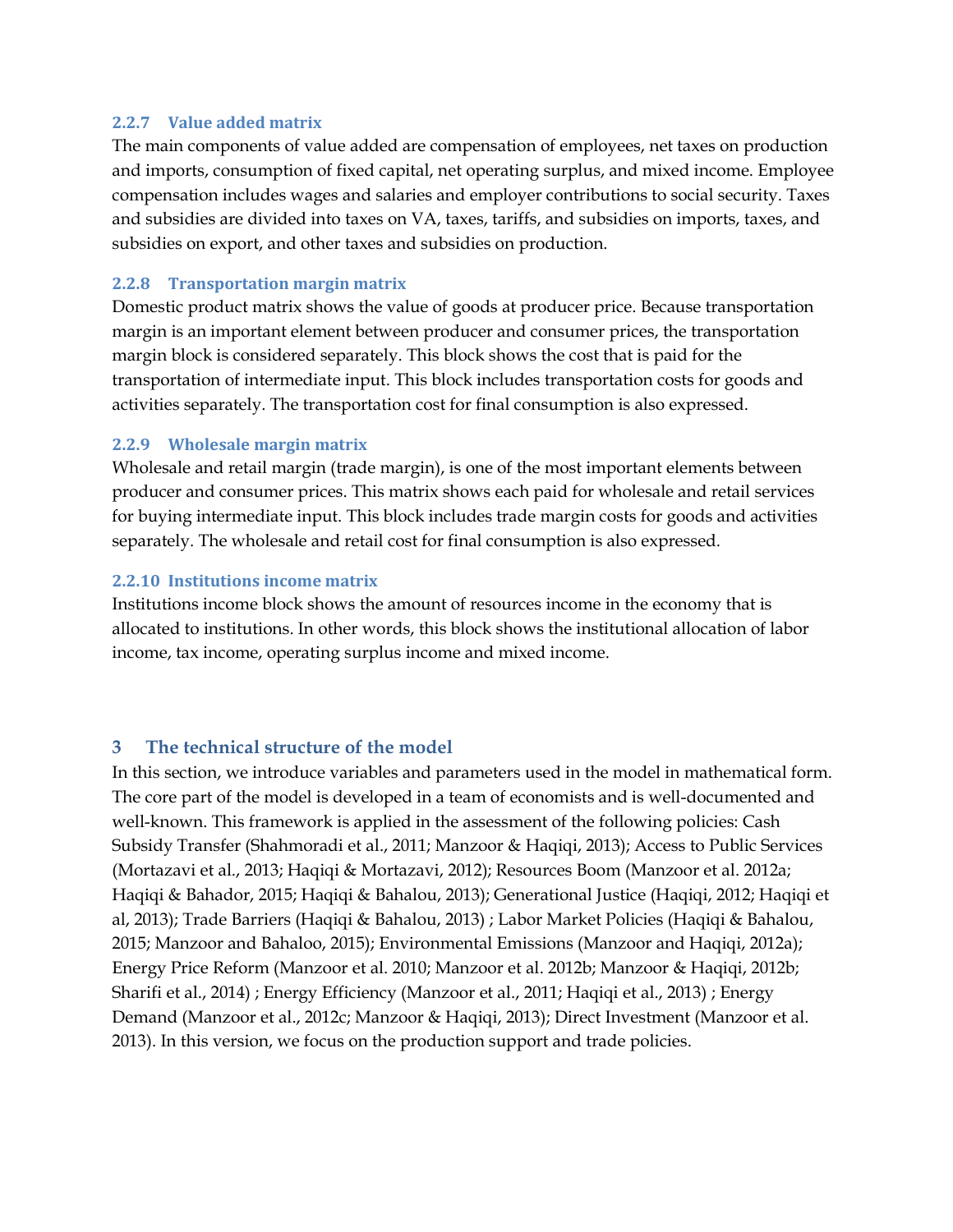Here, calibration and validation methods will be briefly discussed. Almost all computable general equilibrium models have basic assumption of (1) market clearance of all goods and services, (2) market clearance of factors of production, (3) zero profits in all production activities, and (4) Income balances for economic institutions.

## 3.1 Price relations and total supply

Total supply in the economy consists of domestic production, imports, supply from inventory. The inventory itself may be imported or domestically produced. We assume imports and domestic production are imperfect substitutes (Armington, 1969). Therefore, total supply function must be in a form that shows this substitution. The figure below shows the nested structure of total supply in the economy.



#### Figure 1: Nested structure of total supply

Thus the aggregate supply function of the economy can be displayed in price form as:

$$
\pi_{\alpha s,g} = PAS_g - \left[\alpha_{\alpha s,g,\alpha P} A R_g^{1-\beta_{\alpha g}} + \alpha_{\alpha s,g,n} P N_g^{1-\beta_{\alpha g}}\right]_{1-\beta_{\alpha g}}^{1} \leq 0
$$

 where PN is inventory supply price index, PAR is Armington price index, and PAS is total supply price index of a specific commodity. In this equation,  $\alpha$  is the share parameter, and  $\beta$  is substitution elasticity in the corresponding layer. Finally, n is inventory index, ar is Armington index, and as is total supply index. Suppose g is the set of commodities in the model and belongs to  $\{g_1, g_2, ..., g_{147}\}.$ 

Armington aggregator function shows the substitution of imports and domestic production. The price form of this function is:

$$
\pi_{a^r,g} = P A R_g - \left[ \alpha_{a^r,g,m} P M_g^{1-\beta_{a^r,g}} + \alpha_{a^r,g,dp} P D P_g^{1-\beta_{a^r,g}} \right]_{1-\beta_{a^r,g}}^{1} \leq 0
$$

 where, PDP is a domestic commodity price index, and PM is imported goods price index. Moreover, m is an index of imports and dp is an index of domestic production. In this equation,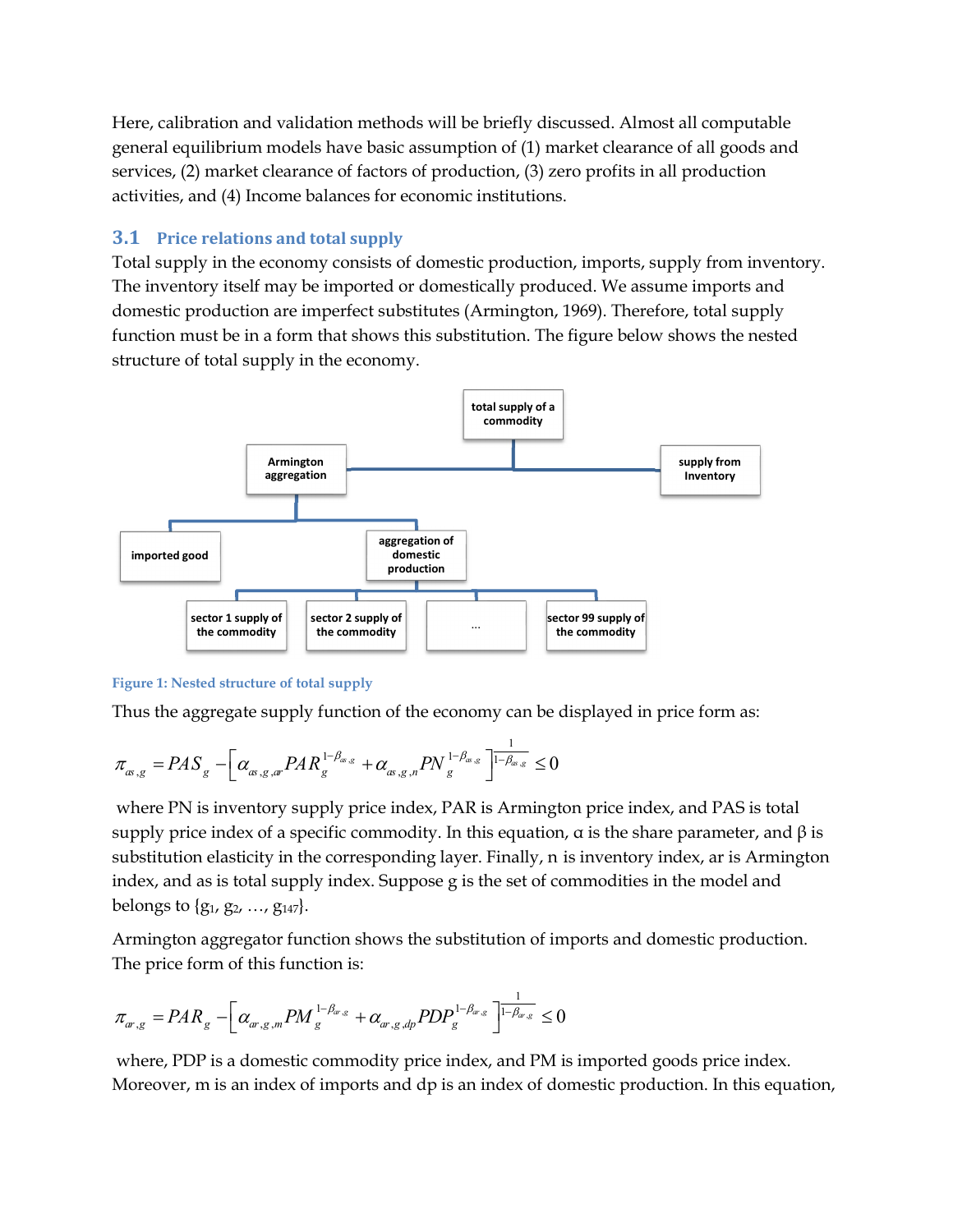α is the share parameter, and β is substitution elasticity between domestic and imported commodities.

Because a commodity may be supplied by several different activities, the different price index for goods in each sector is assumed. This assumption implies the heterogeneous nature of these commodities. Thus, a domestic product supply function is defined. The price form of this function is as follows:

$$
\pi_{ds,g} = PDP_g - \left[ \sum_s \alpha_{ds,g,s} PP_{g,s}^{1-\beta_{ds,g}} \right]^{1-\beta_{ds,g}} \leq 0
$$

where,  $PP_{g,s}$  is producer price index of specific commodity g in a sector s,  $\alpha$  is share parameter, and  $\beta$  shows the degree of heterogeneity between domestic commodities.

 Import price is defined as a function of the foreign exchange rate, foreign price, and import tariff or subsidy. So, the import price index function has been defined as follows:

$$
\pi_{im,g} = PFX.PMF_g.(1 - msr_g) - PM_g.(1 + mtr_g) \le 0
$$

 where PMF is imported good price index, PFX is exchange rate, msr is the import subsidies rate, and mtr is the import tariff rates.

## 3.2 Domestic production

Activities produce their products using intermediate commodities and factors of production. A special nested structure for domestic production is assumed. The production costs can be divided into energy and non-energy costs. The next figure shows the detailed structure of production in each sector.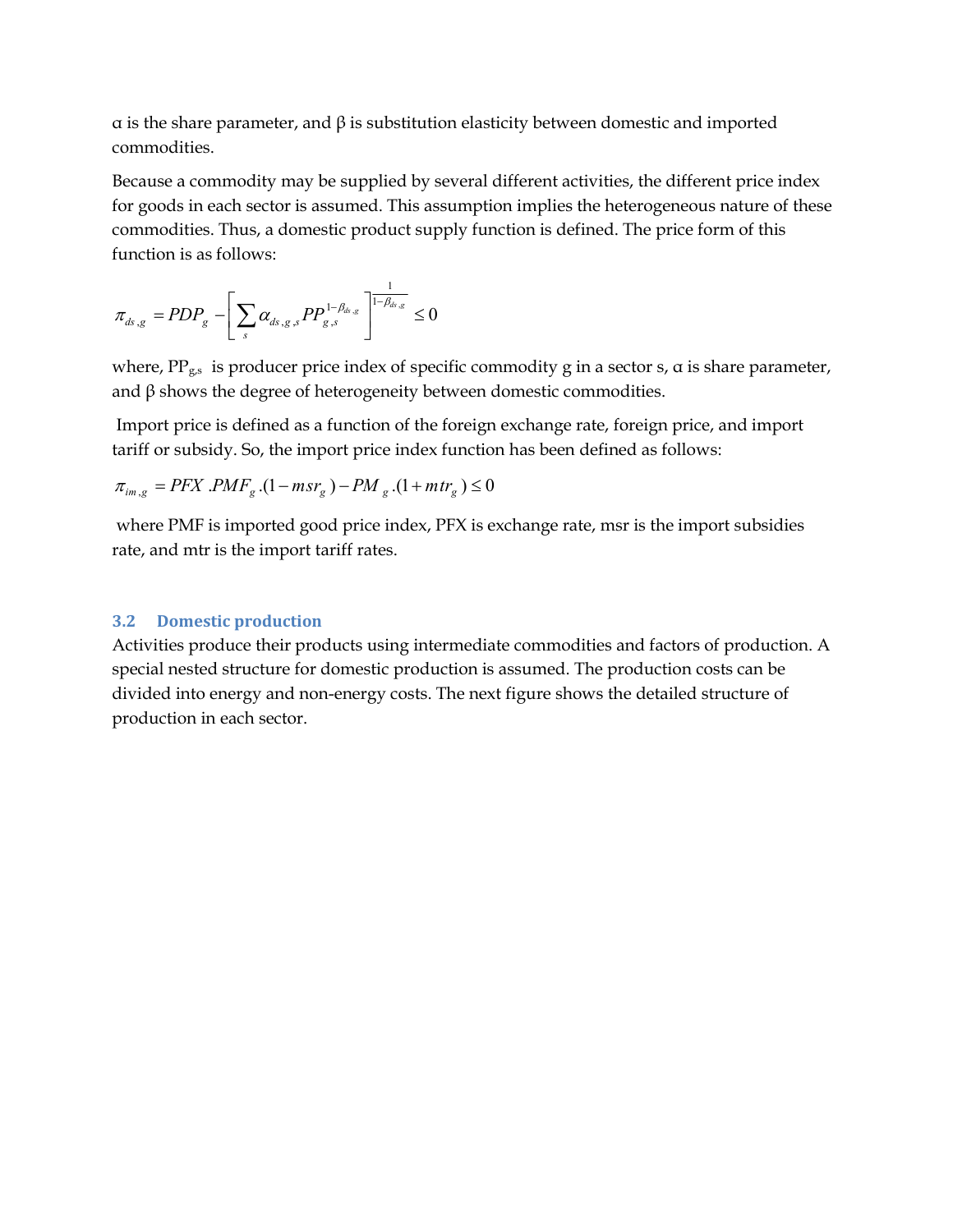

#### Figure 2: production structure

The upper nest shows domestic production as a function of energy composite and non-energy composite. The mathematical formula is as follows:

$$
\pi_{o,s} = \left[ \sum_{s} \delta_{o,s,g} \left[ (1 + str_{g,s}) PP_{g,s} \right]^{1-\theta_{o,s}} \right]^{1-\theta_{o,s}} - \left[ \alpha_{o,s,en} PEN \, s^{1-\theta_{o,s}} + \alpha_{o,s,ne} PNE \, s^{1-\theta_{o,s}} \right]^{1-\theta_{o,s}} \leq 0
$$

 where PNE is non-energy prices, PEN is energy prices and PP is prices of products. In this structure,  $\theta$  is elasticity of transformation,  $\delta$  is the share of each product in the total income, and str is the tax rate on the product. In this equation, s is the set of production factors belongs to  $\{s_1,$  $s_2$ , ...,  $s_99$ , o denotes output nest, en stands for energy composit, and ne is used for non-energy composite.

Energy composite cost depends on energy prices, transportation cost, and wholesale margin costs. We assume a substitution between various energy commodities. Therefore, the energy layer function in production is as follows:

$$
\pi_{en,s} = PEN_s - \left[ \sum_{en} \left[ \alpha_{s,en,tp} PTP_{en} + \alpha_{s,en,wh} PWH_{en} + \alpha_{s,en,en} PIN_{en,s} \right]^{1-\beta_{en,s}} \right]^{1-\beta_{en,s}} \le 0
$$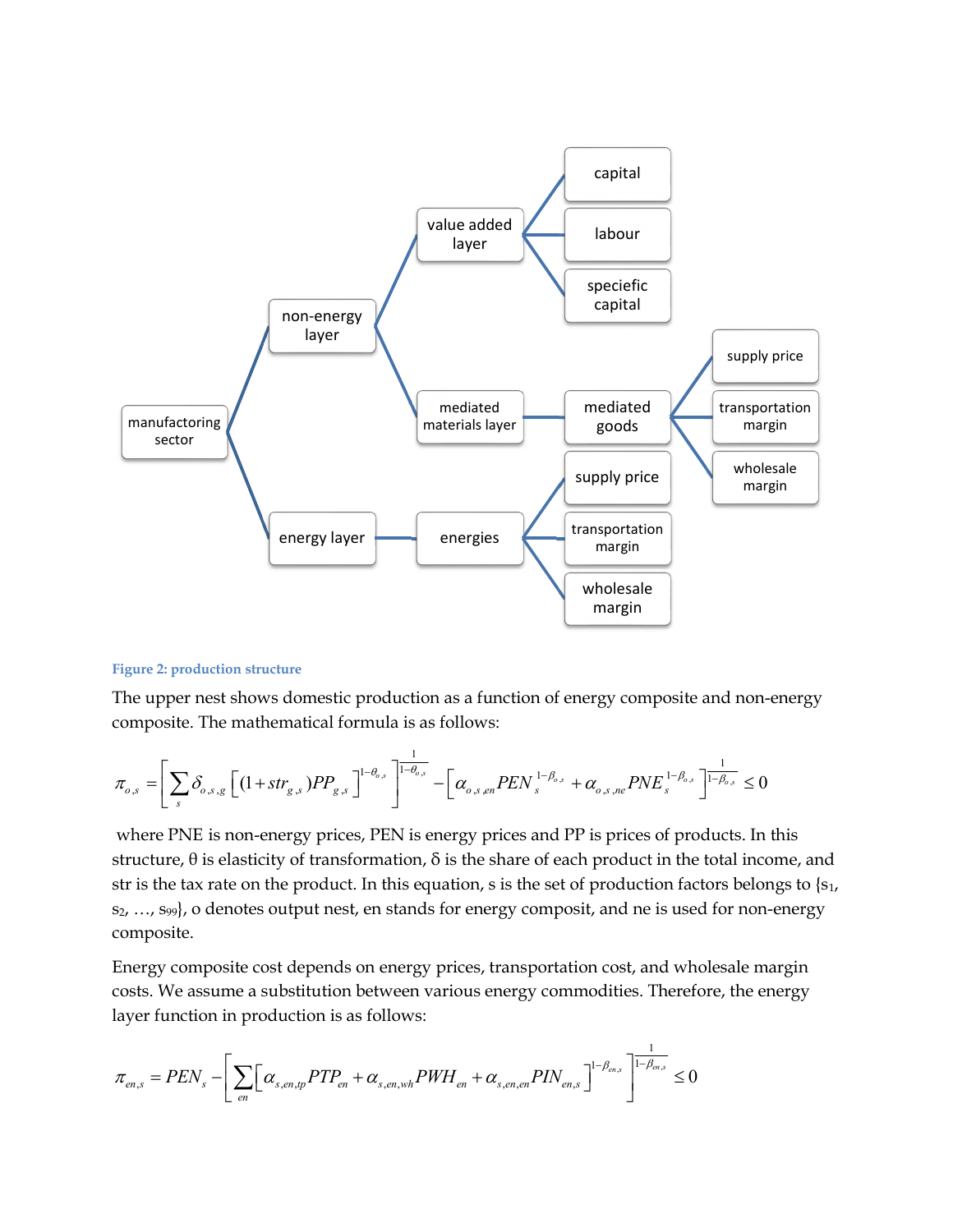where PIN is energy input price, PWH is wholesale cost index and PTP is transportation cost index,  $\alpha$  is share parameter, and  $\beta$  shows the substitution elasticity between energy commodities.

Non-energy composite is divided into intermediate composite and value added composite. Therefore, the functional form of the non-energy layer in production is as follows:

$$
\pi_{ne,s} = PNE_s - \left[\alpha_{ne,s,s} PVA_s^{1-\beta_{ne,s}} + \alpha_{ne,s,ma} PMA_s^{1-\beta_{ne,s}}\right]_{1-\beta_{ne,s}}^{1} \le 0
$$

where PMA is an intermediate composite price index and PVA is value added price index per unit of production. The intermediate composite includes inputs costs, transportation costs, and wholesale margins. Therefore, the intermediate composite layer can be expressed mathematically like this:

$$
\pi_{\scriptscriptstyle ma,s} = PMA_s - \left[ \sum_{\scriptscriptstyle ne} \left[ \alpha_{\scriptscriptstyle s,\scriptscriptstyle ne,\scriptscriptstyle tp} PTP_{\scriptscriptstyle ne} + \alpha_{\scriptscriptstyle s,\scriptscriptstyle ne,\scriptscriptstyle wh} PWH_{\scriptscriptstyle ne} + \alpha_{\scriptscriptstyle s,\scriptscriptstyle ne,\scriptscriptstyle ma} PIN_{\scriptscriptstyle ne,s} \right]^{1-\beta_{\scriptscriptstyle ma,s}} \right]^{1-\beta_{\scriptscriptstyle ma,s}} \leq 0
$$

In the value-added layer labor and capital are combined with a substitution elasticity. The functional form of value added layer can be presented like this.

$$
\pi_{\nu a,s} = PVA_s - \left[ \sum_{f} \alpha_{\nu a,s,f} P F_{f,s}^{1-\beta_{\nu a,s}} \right]^{\frac{1}{1-\beta_{\nu a,s}}} \le 0
$$

where PF is a particular price for any factor of production.

Note that intermediate input prices are determined considering taxes and total supply prices. If Ntr shows the tax rate, and PC depicts the commodity price the input price is determined by

$$
PIN_{g,s} = PC_g(1 + ntr_g)
$$

For transportation and wholesale margins, we define the following functional forms:

$$
\pi_{\psi, g} = PTP_g - PAS_{gg} \le 0, \quad (gg = transformation\_serves)
$$
  

$$
\pi_{wh, g} = PWH_g - PAS_{gg} \le 0, \quad (gg = whole sale\_services)
$$

One of the significant assumptions of this study is the absence of "full mobility" of capital and labor among different sectors. In other words, capital and labor are defined as imperfectly mobile between sectors. We assume a degree of mobility between sectors. Therefore, the wage of factors of production must be defined separately for each sector. If W is a wage of a factor of production we have:

$$
\pi_{f s, f} = \left[ \sum_s \delta_{f s, f, s} P F_{f, s}^{1 - \theta_{f s, f}} \right]^{1 - \theta_{f s, f}} - W_f \leq 0
$$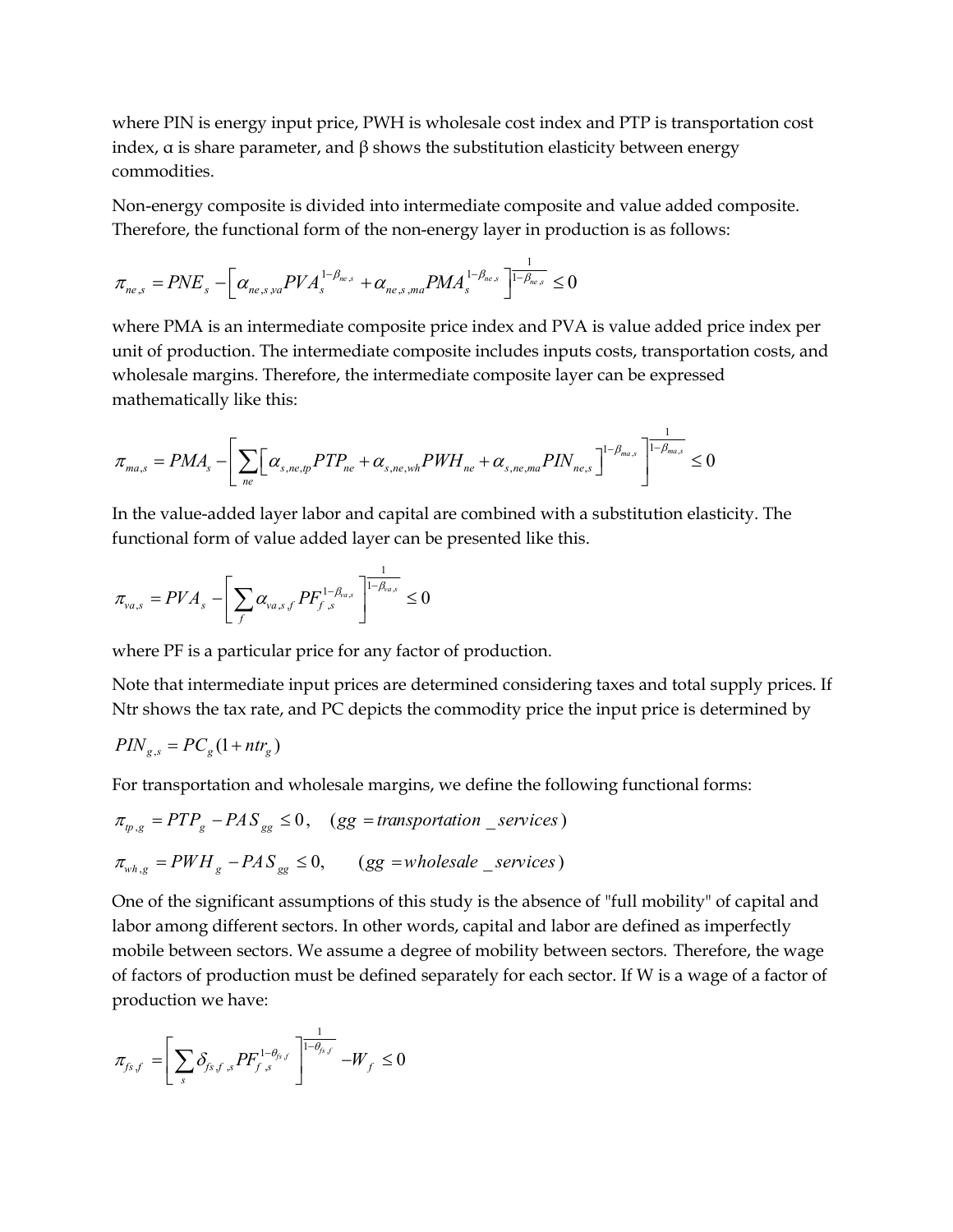where PF is sectoral wage, δ is sectoral share,  $θ$  is the degree of mobility, and fs denotes factor supply function.

#### 3.3 Export-Domestic supply

A commodity is either supplied domestically or abroad. Domestically supplied products are either consumed as inputs of production or reached by households for final consumption. However, transportation and wholesale margins also affect the commodity price.

The price function showing export allocation and domestic supply are as follows:

$$
\pi_{xd,g} = \left[ \delta_{xd,g,x} P X \Big|_{g}^{1-\theta_{xd,g}} + \delta_{xd,g,d} P C \Big|_{g}^{1-\theta_{xd,g}} \right]_{1-\theta_{xd,g}}^{1} - \left[ \sum_{g} \left[ \alpha_{xd,g,p} P T P_g + \alpha_{xd,g,m} P W H \Big|_{g} + \alpha_{xd,g,g} P A S \Big|_{g} \right]_{1-\theta_{xd,g}}^{1} \right]_{1-\theta_{xd,g}}^{1} \leq 0
$$

PC is commodity price and PX is export price. As the export of commodities is along with the supply of foreign currency, so we have:

$$
\pi_{ex,g} = PFX \cdot PEF_g - PX_g \le 0
$$

where PEF is commodity price in the export markets.

#### 3.4 Household's expenditure

Household's expenses are divided into energy composite and non-energy composite. The nested structure of the household's expenses is presented as:



#### Figure 3: Household's expenses structure

So, the price form of household's expenses function is:

$$
\pi_{wlf,h} = CPI_h - \left[\alpha_{wlf,h,en} PEN_h^{1-\beta_{wlf,h}} + \alpha_{wlf,h,n} PNE_h^{1-\beta_{wlf,h}}\right]_{1-\beta_{wlf,h}}^{1-\beta_{wlf,h}} \leq 0
$$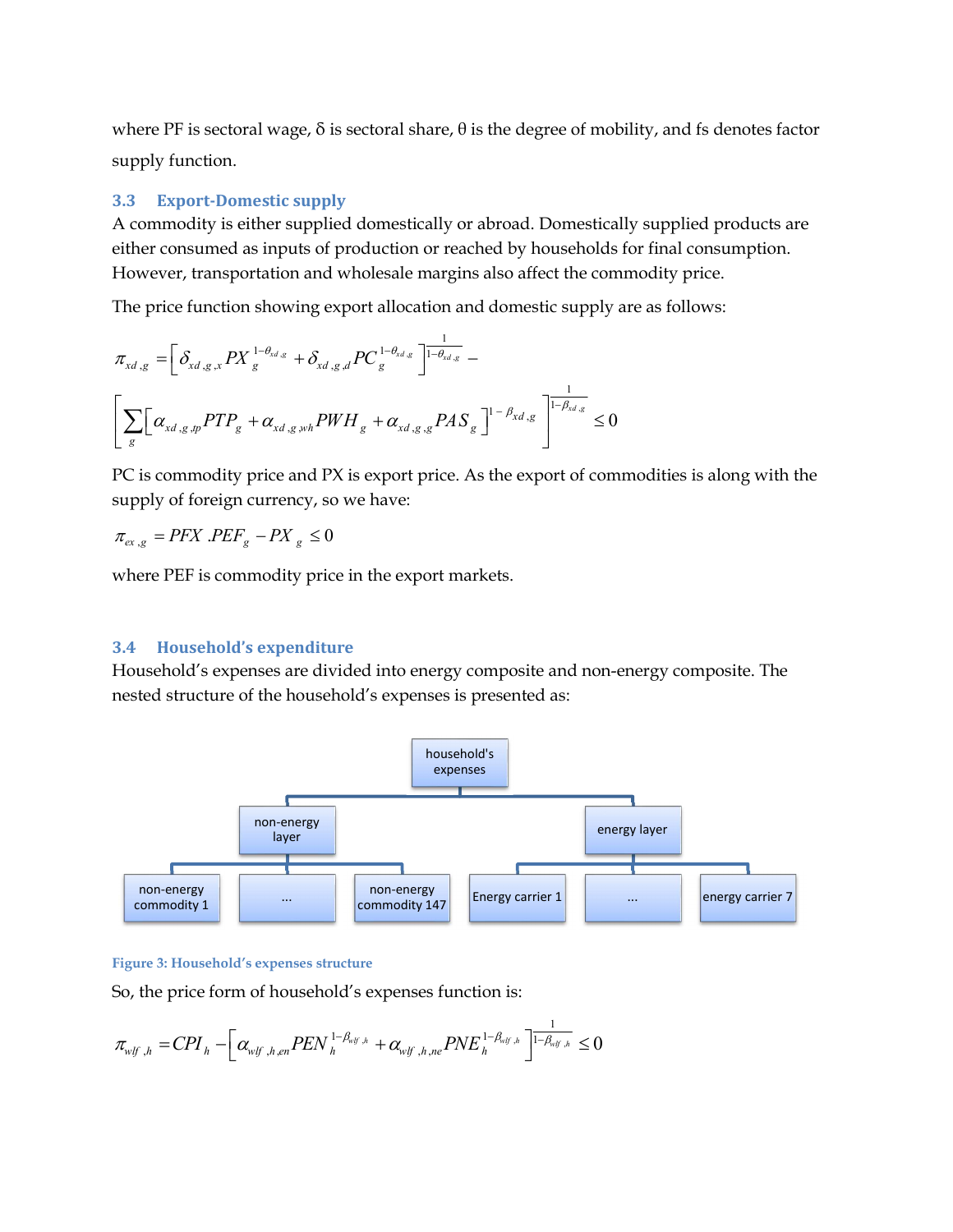where CPI shows the consumer price index, PEN is energy composite price index, PNE is nonenergy composite price index. We assume a substitution among energy carriers. Therefore, the energy layer in households' expenses is defined as:

$$
\pi_{en,h} = PEN_h - \left[\sum_{en} \left[\alpha_{en,h,en} PC_{en}\right]^{1-\beta_{en,h}}\right]^{-\frac{1}{1-\beta_{en,h}}} \le 0
$$

Similarly, the non-energy layer is defined as:

$$
\pi_{ne,h} = PNE_h - \left[ \sum_{ne} \left[ \alpha_{ne,h,ne} PC_{ne} \right]^{1-\beta_{ne,h}} \right]^{1-\beta_{ne,h}} \le 0
$$

On the other hand, households are owners of production factor. Supply of production factors generates their income. They may spend it on saving, tax, consumption, and purchase of foreign currency. So, the income balance condition for households is:

$$
\sum_{f} FE_h.W_f - NETTAX_h - CON_h.CPI_h - PS.SAV_h - FXD_h.PFX = 0
$$

where FE is the initial stock of household's capital and labor, Con shows the consumption level, SAV is the level of saving, PS depicts saving price index. Also, FXD is the purchase of foreign currency and NETTAX is net payment of tax.

#### 3.5 Market clearance conditions

Each particular market includes supply and demand. We assume market clearance for all commodities and production factors which implies that the value of supply is equal to the value of demand. However, our model considers the supply and demand behavior in separate blocks. Next table shows the abstract version of MCM used in the model. Reading through rows of the table, positive signs show supply and negative signs show demand. Each price index represents a particular market. Finally, columns display different blocks.

Market clearance conditions for this model are obtained based on Shephard's Lemma. They are obtained through differentiating from zero profit conditions with respect to the corresponding price variables. Thus, knowing zero profit conditions is enough to have all market clearance conditions. Therefore, in this paper, we do not mention market clearance conditions. Those who are interested can find the details of demand and supply functions in Rutherford (1998; 1999), Shahmoradi et al (2010), Manzoor et al. (2012), and Haqiqi (2014).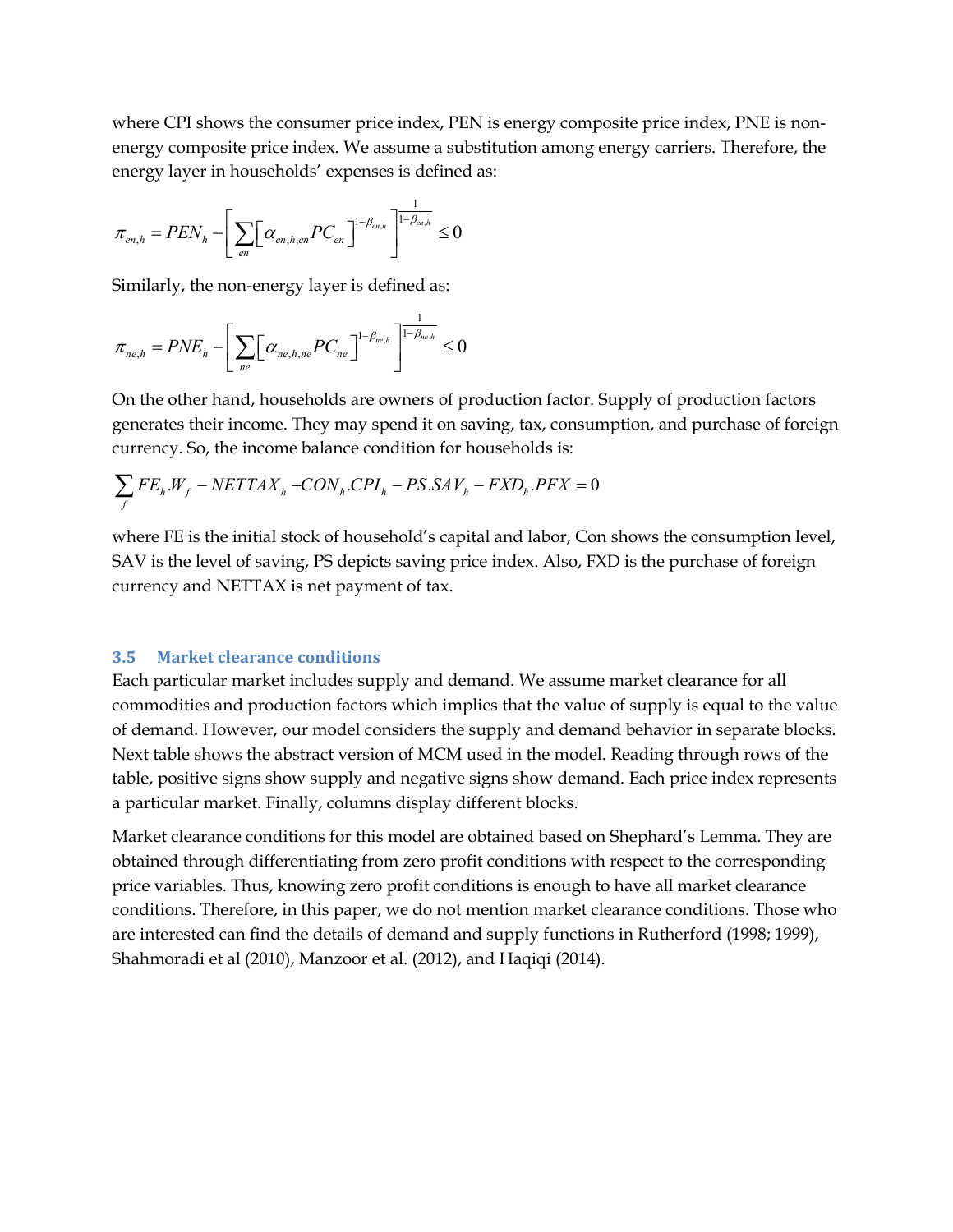|                      | $\mathbf{A}\mathbf{S}$ | $\rm{AR}$                | $\mathop{\rm DS}$        | $\mathop{\text{IM}}\nolimits$ | $\boldsymbol{0}$ | $\mathbf{EN}_{S}$            | $\mathrm{NE}_\mathrm{S}$ | $\sf MA$                 | VA                           | IN             | $_{\rm IP}$    | WH                       | $\mathop{\text{FS}}$ | $\mathbf{X}\mathbf{D}$       | $\mathop{\rm EX}\nolimits$ | WLF                      | $\mathrm{EN}_{\mathrm{H}}$ | $NE_{\rm H}$             | $\, {\rm H}$             |
|----------------------|------------------------|--------------------------|--------------------------|-------------------------------|------------------|------------------------------|--------------------------|--------------------------|------------------------------|----------------|----------------|--------------------------|----------------------|------------------------------|----------------------------|--------------------------|----------------------------|--------------------------|--------------------------|
| PAS                  | $^{+}$                 |                          |                          |                               |                  |                              |                          |                          |                              | $\blacksquare$ | $\blacksquare$ | $\overline{\phantom{a}}$ |                      | $\qquad \qquad \blacksquare$ |                            |                          |                            |                          |                          |
| PAR                  | $\blacksquare$         | $^{+}$                   |                          |                               |                  |                              |                          |                          |                              |                |                |                          |                      |                              |                            |                          |                            |                          |                          |
| $\mathsf{PM}$        |                        | $\overline{\phantom{a}}$ |                          | $^{+}$                        |                  |                              |                          |                          |                              |                |                |                          |                      |                              |                            |                          |                            |                          |                          |
| PDP                  |                        | $\blacksquare$           | $^{+}$                   |                               |                  |                              |                          |                          |                              |                |                |                          |                      |                              |                            |                          |                            |                          |                          |
| ${\bf PP}$           |                        |                          | $\overline{\phantom{a}}$ |                               | $+$              |                              |                          |                          |                              |                |                |                          |                      |                              |                            |                          |                            |                          |                          |
| PFX                  |                        |                          |                          | $\blacksquare$                |                  |                              |                          |                          |                              |                |                |                          |                      |                              | $+$                        |                          |                            |                          | $\overline{\phantom{a}}$ |
| PEN                  |                        |                          |                          |                               | $\blacksquare$   | $+$                          |                          |                          |                              |                |                |                          |                      |                              |                            |                          |                            |                          |                          |
| PNE                  |                        |                          |                          |                               | $\blacksquare$   |                              | $^{+}$                   |                          |                              |                |                |                          |                      |                              |                            |                          |                            |                          |                          |
| PTP                  |                        |                          |                          |                               |                  | $\qquad \qquad \blacksquare$ |                          | $\overline{\phantom{a}}$ |                              |                | $+$            |                          |                      | $\overline{\phantom{a}}$     |                            |                          |                            |                          |                          |
| PWH                  |                        |                          |                          |                               |                  | $\overline{\phantom{a}}$     |                          | $\blacksquare$           |                              |                |                | $\! + \!\!\!\!$          |                      | $\qquad \qquad \blacksquare$ |                            |                          |                            |                          |                          |
| $\rm PIN$            |                        |                          |                          |                               |                  | $\overline{\phantom{0}}$     |                          | $\overline{\phantom{a}}$ |                              | $+$            |                |                          |                      |                              |                            |                          |                            |                          |                          |
| PVA                  |                        |                          |                          |                               |                  |                              | $\overline{\phantom{a}}$ |                          | $^{+}$                       |                |                |                          |                      |                              |                            |                          |                            |                          |                          |
| PMA                  |                        |                          |                          |                               |                  |                              | $\overline{\phantom{a}}$ |                          |                              |                |                |                          |                      |                              |                            |                          |                            |                          |                          |
| $\rm PF$             |                        |                          |                          |                               |                  |                              |                          |                          | $\qquad \qquad \blacksquare$ |                |                |                          | $^{+}$               |                              |                            |                          |                            |                          |                          |
| W                    |                        |                          |                          |                               |                  |                              |                          |                          |                              |                |                |                          | $\blacksquare$       |                              |                            |                          |                            |                          | $\boldsymbol{+}$         |
| ${\bf P}{\bf X}$     |                        |                          |                          |                               |                  |                              |                          |                          |                              |                |                |                          |                      | $^{+}$                       | $\blacksquare$             |                          |                            |                          |                          |
| ${\sf PC}$           |                        |                          |                          |                               |                  |                              |                          |                          |                              |                |                |                          |                      | $\boldsymbol{+}$             |                            |                          | $\overline{\phantom{a}}$   | $\overline{\phantom{a}}$ |                          |
| $\mathsf{CPI}$       |                        |                          |                          |                               |                  |                              |                          |                          |                              |                |                |                          |                      |                              |                            | $+$                      |                            |                          | $\blacksquare$           |
| $\text{PEN}_{\rm H}$ |                        |                          |                          |                               |                  |                              |                          |                          |                              |                |                |                          |                      |                              |                            | $\blacksquare$           | $\! + \!\!\!\!$            |                          |                          |
| $\text{PNE}_{\rm H}$ |                        |                          |                          |                               |                  |                              |                          |                          |                              |                |                |                          |                      |                              |                            | $\overline{\phantom{a}}$ |                            | $\! + \!\!\!\!$          |                          |

#### Table 4: an abstract version of MCM used in the model

## 4 GAMS code and calibration

After the mathematical formulation of general equilibrium, it is necessary to write the codes in the appropriate software. GAMS software is used in this research. Next figure shows the first screen of code. To learn the more, coding framework of the model is described in the next section.

GAMS code starts by introducing SETS. Set of goods, production activities, households, and factors of production have been introduced into the program.

SETS

```
 S SECTORS /S1*S99/ 
 G GOODS AND SERVICES /G1*G147/ 
 H HOUSEHOLDS /URBAN, RURAL, NPI, GOVT / 
 F FACTORS /LAB, MX, SRPLS/
```
#### For 28x34 version of the model SET definition is like this:

```
SETS 
         S SECTORS /S1 , S9, S10, S11, S12, S13, S14, S15, S18, S21, S24, S25, S26, 
         S27, S28, S29, S30, S31, S32, S42, S46, S47, S48, S49, S51, S55, S66, S99/ 
         G GOODS AND SERVICES /G1, G13, G14, G15, G16, G17, G18, G19, G20, G21, 
 G22, G23, G37, G43, G45, G46, G47, G48, G49, G50, G60, G61, G62, G68, 
 G71, G73, G74, G75, G88, G92, G94, G95, G97, G109/
```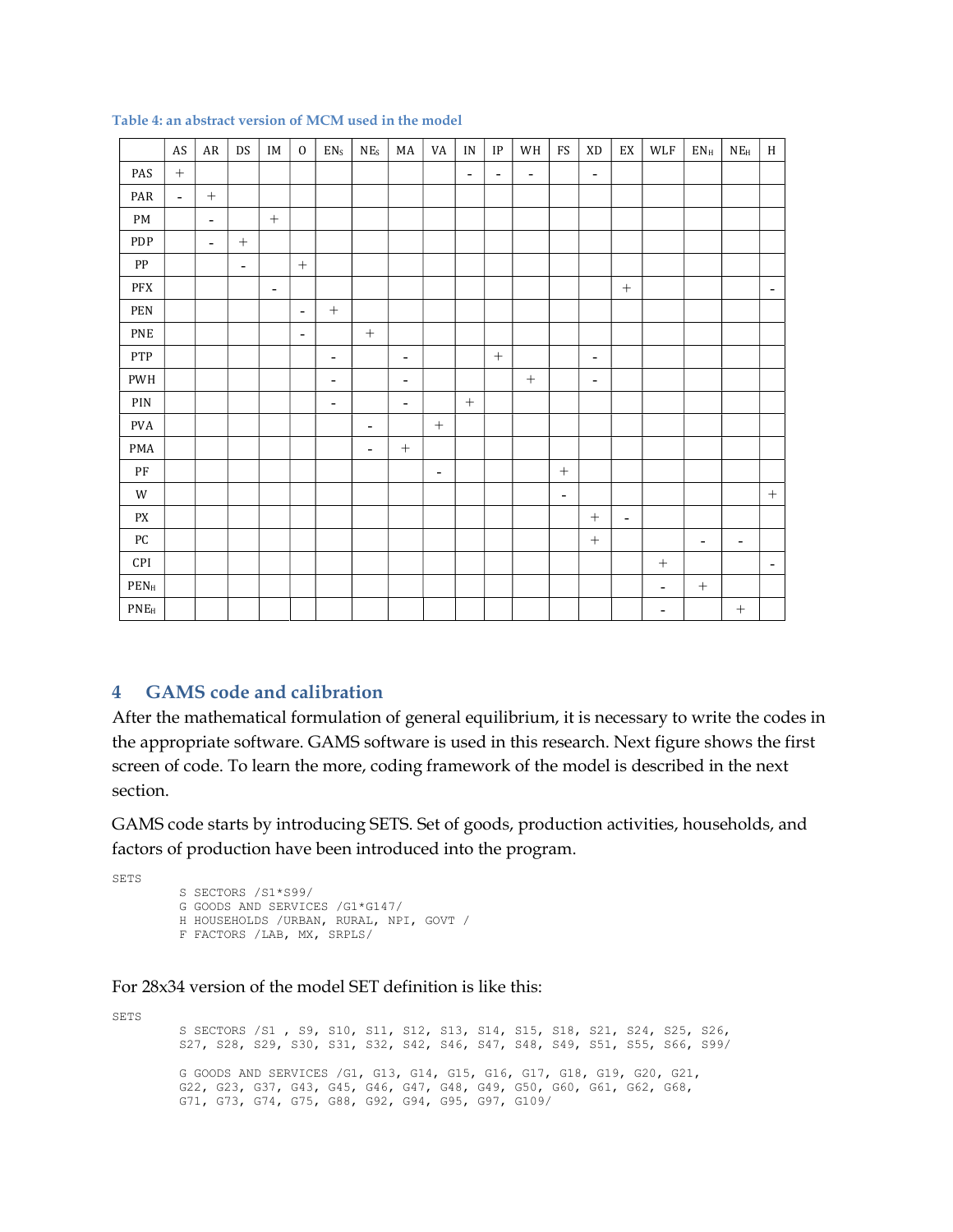

Figure 4: A view of the code (28x34 version)

Then the data are transferred from MCM. MCM blocks are defined separately. We employ Xlimport syntax to import data from excel file. This syntax is easy to use and straightforward method of importing data into GAMS.

```
PARAMETER USE(*,*) USE (CONSUMPTION) MATRIX; 
$libinclude xlimport USE IRIGE_MCM.xls USE!A1:AO43 
DISPLAY USE; 
PARAMETER SUP(*,*) MAKE (SUPPLY) MATRIX;
$libinclude xlimport SUP IRIGE _ MCM.xls SUP!A1:A043
DISPLAY SUP; 
PARAMETER IMP(*,*) IMPORT MATRIX;
$libinclude xlimport IMP IRIGE _MCM.xls IMP!A1:A043
DISPLAY IMP; 
PARAMETER TRN(*,*) TRANSPORTATION COST (MARGIN) MATRIX; 
$libinclude xlimport TRN IRIGE _MCM.xls TRN!A1:AO43
DISPLAY TRN; 
PARAMETER TRD(*,*) TRADE COST (MARGIN) MATRIX; 
$libinclude xlimport TRD IRIGE _MCM.xls TRD!A1:AO43
DISPLAY TRD;
```
Then other parameters are defined and their values are assigned. These parameters include tax rate, subsidies rate, tariff rate, substitution elasticity parameters, and etc.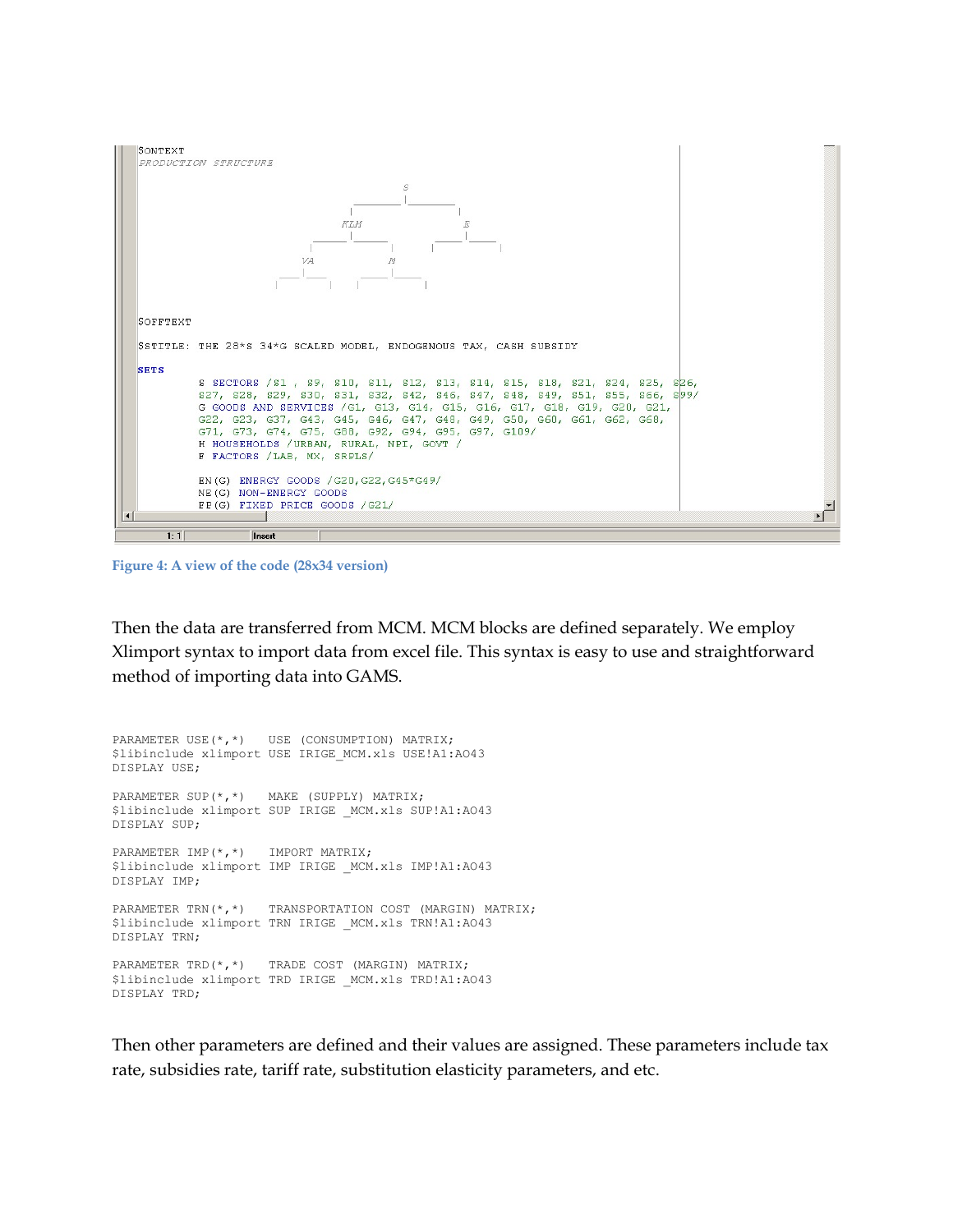| PARAMETERS |                               |
|------------|-------------------------------|
| PMF        | <b>IMPORT PRICE INDEX</b>     |
| PEF        | EXPORT PRICE INDEX            |
| MTR(G)     | <b>IMPORT TARIFF RATE</b>     |
| MSR(G)     | <b>IMPORT SUBSIDY RATE</b>    |
| STR(S)     | SECTOR TAX RATE               |
| ITR(H)     | <b><i>INCOME TAX RATE</i></b> |
| itr0(h)    | BENCHMARK INCOME TAX RATE     |
| msr0(q)    | BENCHMARK IMPORT SUBSIDY RATE |
| mtr(0)     | BENCHMARK IMPORT TARIFF RATE  |
| str0(s)    | BENCHMARK SECTOR TAX RATE     |
| NITR(G,S)  | ENDOGENOUS INPUT TAX RATE     |
| NCTR(G)    | ENDOGENOUS COMMODITY TAX RATE |
|            |                               |

In the next stage, endogenous variables and equations are introduced. In MCP each variable is the complement of an equation or inequality. Some of the variables are displayed below.

```
 AL(S) !ACTIVITY LEVEL OF SECTOR S 
 IMPORT(G)$SUP(G,"IMP") !IMPORT LEVEL OF GOOD G 
 EXPORT(G)$USE(G,"EXP") !EXPORT LEVEL OF GOOD G 
 G_SUPPLY(G) !SUPPLY DISAGGREGATOR FUNCTION 
      TRNSPRT TRANSPORT COST FUNCTION, OF GOOD G TO SECTOR S<br>
TRADE TRADE
                                ! WHOLESALE COST FUNCTION, OF GOOD G TO SECTOR S
       PSS(G,s)$sup(g,s) !SUPPLY PRICE OF GOOD G IN SECTOR S 
      PI(G,S)$USE(G,S) P(F, S)$USE(G,S) !INPUT PRICE FOR EACH SECTOR<br>PF(F,S)$USE(F,S) !FACTOR PRICE IN SECTOR S
PF(F,S)$USE(F,S) | FACTOR PRICE IN SECTOR S
 PM(G)$SUP(G,"IMP") !IMPORT PRICE OF GOOD G 
 PX(G)$USE(G,"EXP") !EXPORT PRICE OF GOOD G 
 PT(G)$SUP(G,"TRN") !TRANSPORT COST OF GOOD G TO SECTOR S 
 PW(G)$SUP(G,"TRD") !WHOLESALE COST OF GOOD G TO SECTOR S 
       PN(G)$SUP(G,"NVNT") !INVENTORY PRICE INDEX 
       CPI(H) !CONSUMER PRICE INDEX (REAL & RELATIVE PRICES) 
                                 ! EXCHANGE RATE INDEX
      W(F) \blacksquare : FACTOR PRICE INDEX
```
... Note that after introducing the model, for initial validation, we set the iteration limit to zero. Then we remove this limitation for further counterfactual policy analysis.

## 4.1 Calibration

We can confirm the validity of the general equilibrium model through benchmark calibration. Without any shock or policy, the level of unknown variables (prices, levels of activity, wages, income levels, etc) must be equal to initial values in the model. In other words, if the model can replicate the benchmark in the absence of any new policy, the validity of the model is confirmed and it is ready for further analysis. Each policy or shock brings the economy out of its initial position and reaches a new equilibrium. So, any policy analysis is possible by a comparison of the initial and secondary states.

A process in which the independent variables achieve conformity between the observed and simulated values is known as calibration. For calibration of prices and quantities in the model, Harberger method is used. Harberger (1969) method expresses that since the prices and aggregated quantities of goods in general equilibrium models are not visible, it is better to use a price index and a quantity index. For simplicity of calculation, it has been suggested that we assume one of the indexes to be one. Thus at the benchmark, it is assumed that the value of the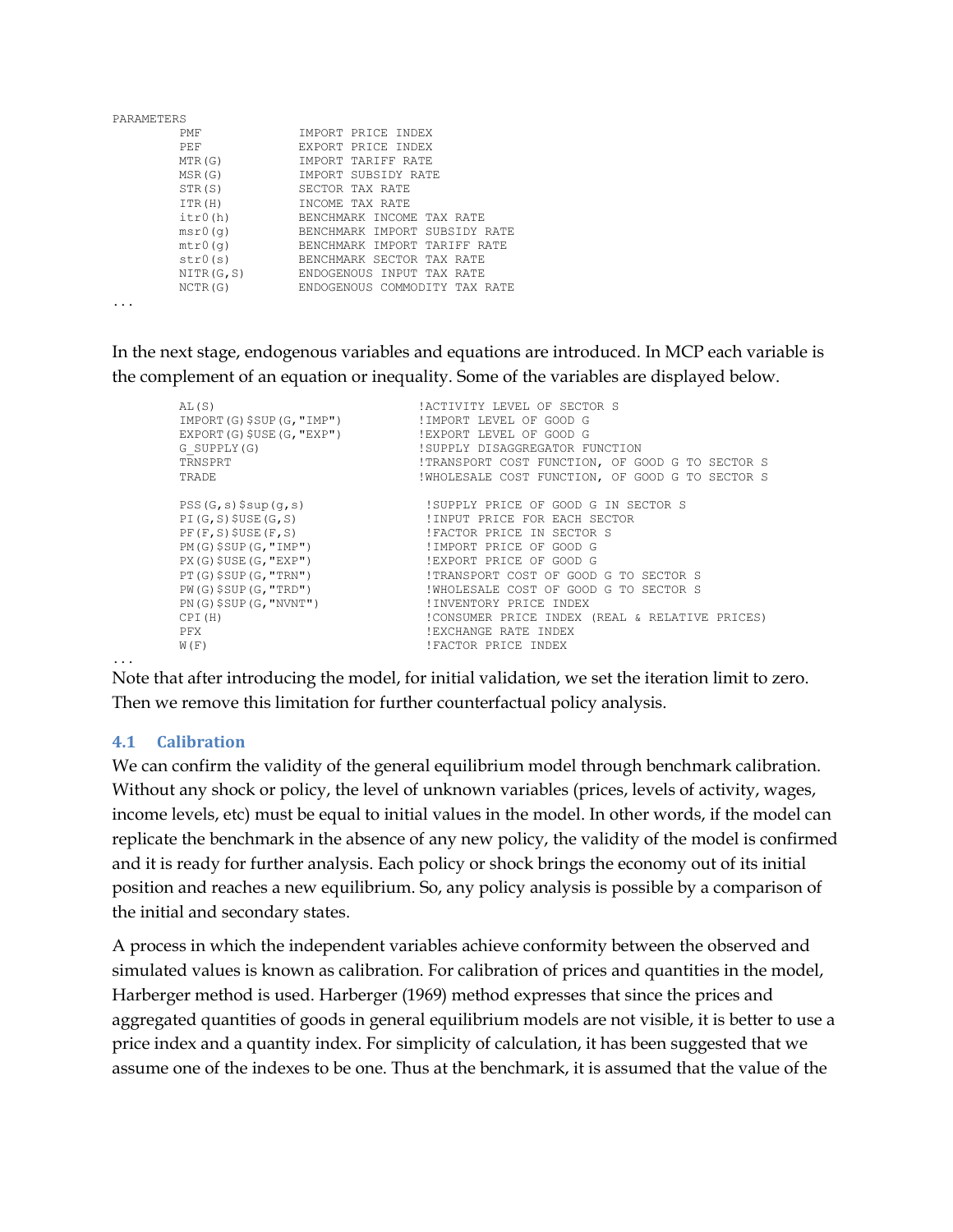transaction is equal to quantities and then prices index will be one. If the model fails to calibrate the initial data, the structure of the model must be revised.

## 4.2 Initial validation stages

Model validation has different stages. The first phase is shown in the next figure. The first stage after defining the model is solving the model with zero iteration and replication of the benchmark data. At this stage, the error is calculated. Running and solving the model, the validation is confirmed in several ways. If the residual value is large, it can be concluded that the model is not well defined. It is necessary to identify the variable that causes large residuals and then correct it. If the model does not replicate initial values, we can conclude that markets are not cleared or zero profit conditions are not defined properly. In this case, the causes of demand and supply surplus must be recognized. Also, the causes of positive or negative profit must be identified.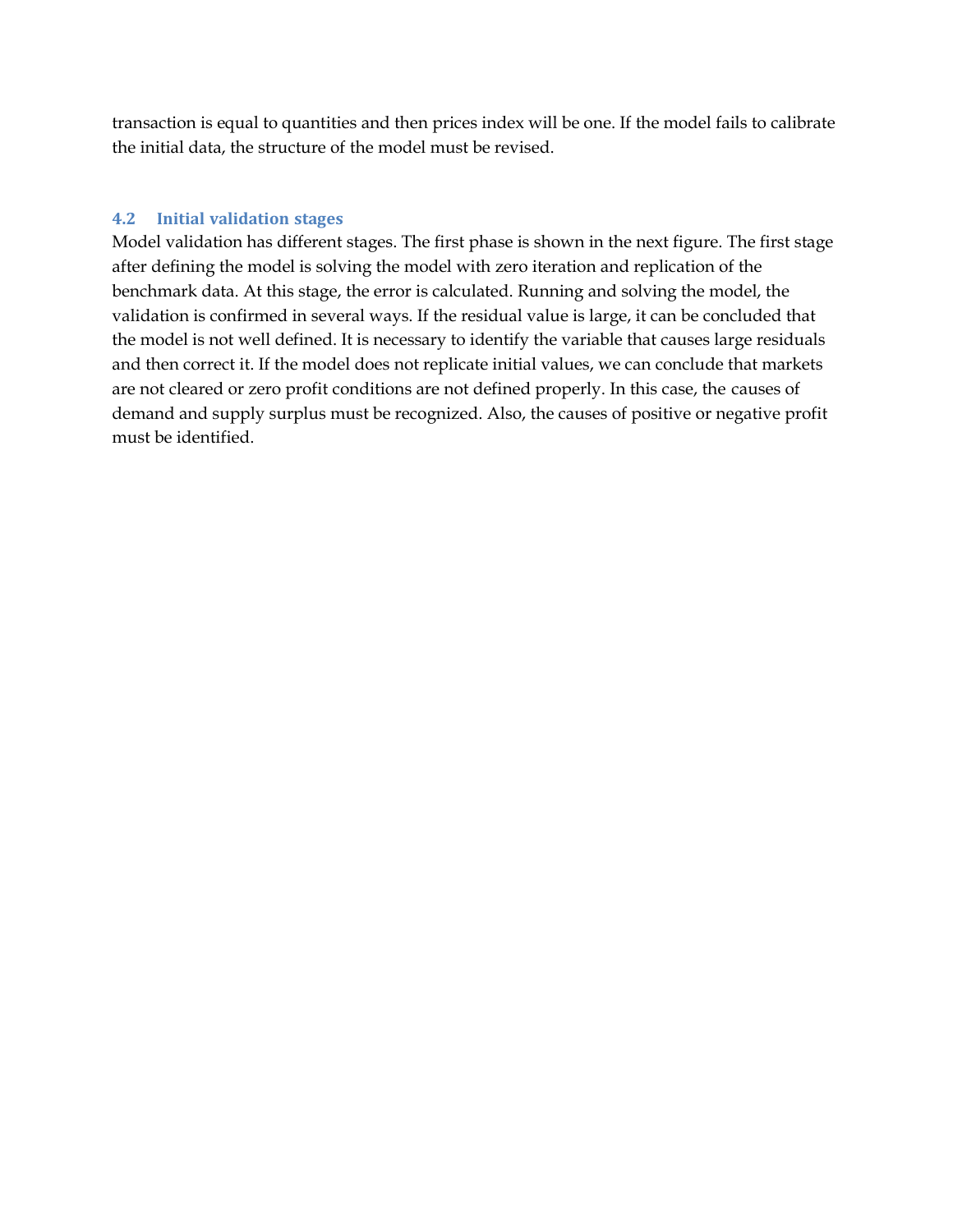

Figure 5: Initial validation stages

## 4.2.1 The size of the residual in the first stage

Running the final model, we find that our model is valid. The residual value is about 0.0006. Because the data is used on the scale of millions, the number of residual shows the accuracy of the defined model. The solution report of the model is shown below. The first row shows the solver. The second row shows the numbers of unknown variables in the model are 2569 and the numbers of nonzero parameters in the calculation have been 15296. The initial and final state of the data shows that the equations are well-defined. Finally, the last line shows the amount of residual.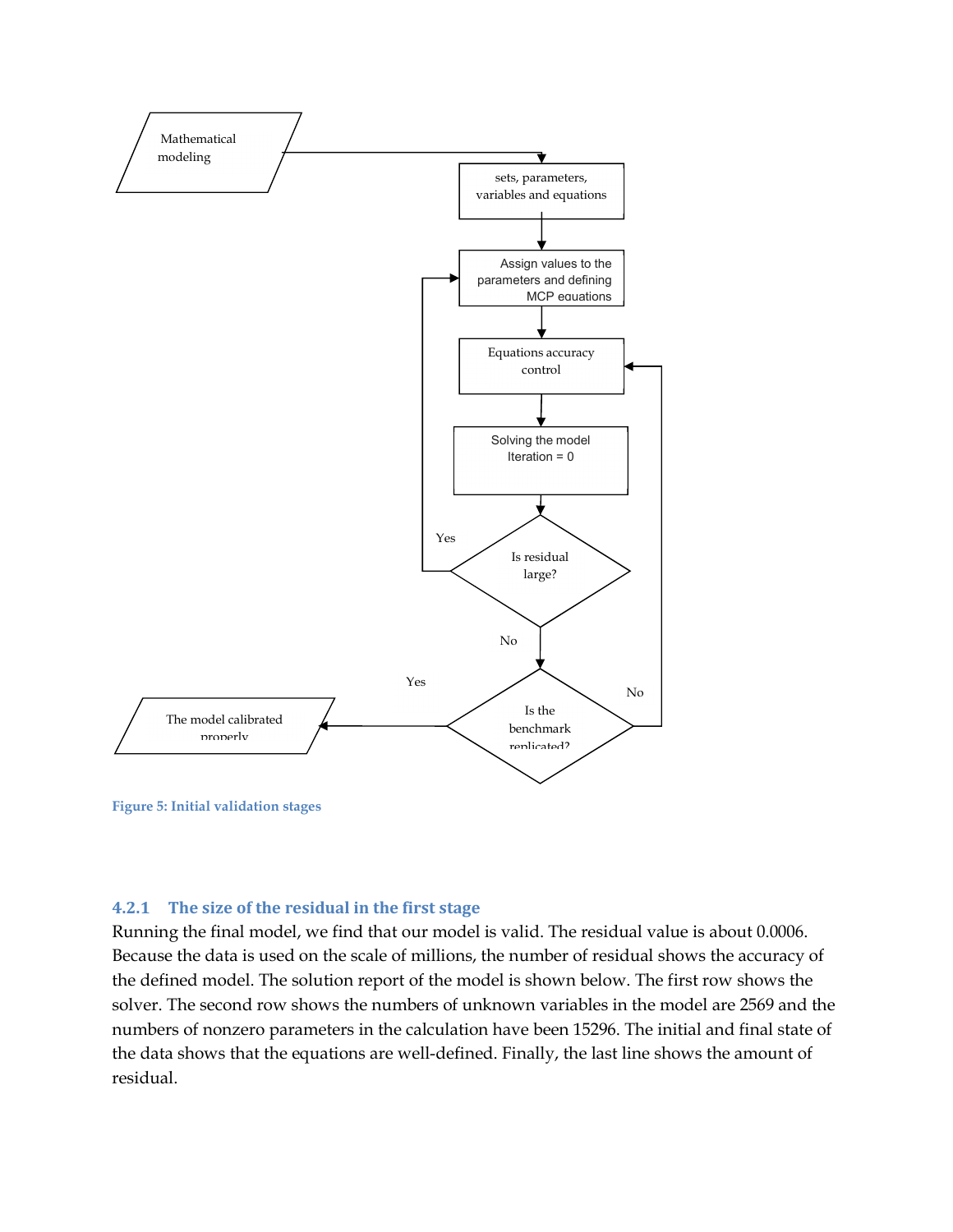PATH May 24, 2010 23.4.3 WIN 17710.17719 VS8 x86/MS Windows 2569 row/cols, 15296 non-zeros, 0.23% dense. Path 4.7.02 (Fri May 21 13:29:44 2010) Written by Todd Munson, Steven Dirkse, and Michael Ferris INITIAL POINT STATISTICS Zero row of order . . . . . . 0.0000e+000 eqn: (TAX) Total zero rows . . . . . . . . 1 Maximum of X. . . . . . . . . . 1.9919e+004 var: (KFRM) Maximum of F. . . . . . . . . . 1.0000e+000 eqn: (FCPP.'G20') Maximum of Grad F . . . . . . . 3.8114e+004 eqn: (CPI.'URBAN') var: (WELFARE.'URBAN')<br>INITIAL JACOBIAN NORM STATISTICS INITIAL JACOBIAN NORM STATISTICS Maximum Row Norm. . . . . . . . 7.6227e+004 eqn: (WELFARE.'URBAN') Minimum Row Norm. . . . . . . . 1.8438e-005 eqn: (INPUT.'G19'.'S30') Maximum Column Norm . . . . . . 7.6227e+004 var: (WELFARE.'URBAN') Minimum Column Norm . . . . . . 1.8438e-005 var: (INPUT.'G19'.'S30') Major Iteration Log major minor func grad residual step type prox inorm (label)<br>0 0 1 1 6.4622e-004 1 0.0e+000 3.5e-004 (SAV 0 0 1 1 6.4622e-004 I 0.0e+000 3.5e-004 (SAV) FINAL STATISTICS Inf-Norm of Complementarity . . 3.5023e-004 eqn: (SAV) Inf-Norm of Normal Map. . . . . 3.5023e-004 eqn: (SAV) Inf-Norm of Minimum Map . . . . 3.5023e-004 eqn: (SAV) Inf-Norm of Fischer Function. . 3.5017e-004 eqn: (SAV) Inf-Norm of Grad Fischer Fcn. . 6.0819e+000 eqn: (PS.'G95') Two-Norm of Grad Fischer Fcn. . 1.0553e+001 FINAL POINT STATISTICS Zero row of order . . . . . . 0.0000e+000 eqn: (TAX) Total zero rows . . . . . . . . 1 Maximum of X. . . . . . . . . . 1.9919e+004 var: (KFRM) Maximum of F. . . . . . . . . . 1.0000e+000 eqn: (FCPP.'G20') Maximum of Grad F . . . . . . . 3.8114e+004 eqn: (CPI.'URBAN') var: (WELFARE.'URBAN') \*\* EXIT - iteration limit. Major Iterations. . . . 0 Minor Iterations. . . . 0 Restarts. . . . . . . 0 Crash Iterations. . . . 0 Gradient Steps. . . . . 0 Function Evaluations. . 1 Gradient Evaluations. . 1 Total Time. . . . . . . 0.156000 Residual. . . . . . . . 6.462212e-004

#### 4.2.2 Benchmark replication

Solving the model, we find that the initial values of all variables are correctly calculated. In other words, all the variables are properly replicated. Because the Harberger method is used, the initial values of price and activity level variables are all equal to one. As an example, the calculated values of the activity level variable are presented below. Note that each endogenous variable has four assigned value: LOWER, LEVEL, UPPER, MARGINAL. In the solution report, "Level" column shows the value of variables, while "lower" column shows the minimum, "upper" column shows maximum, and marginal column shows -1 x net profit of each activity.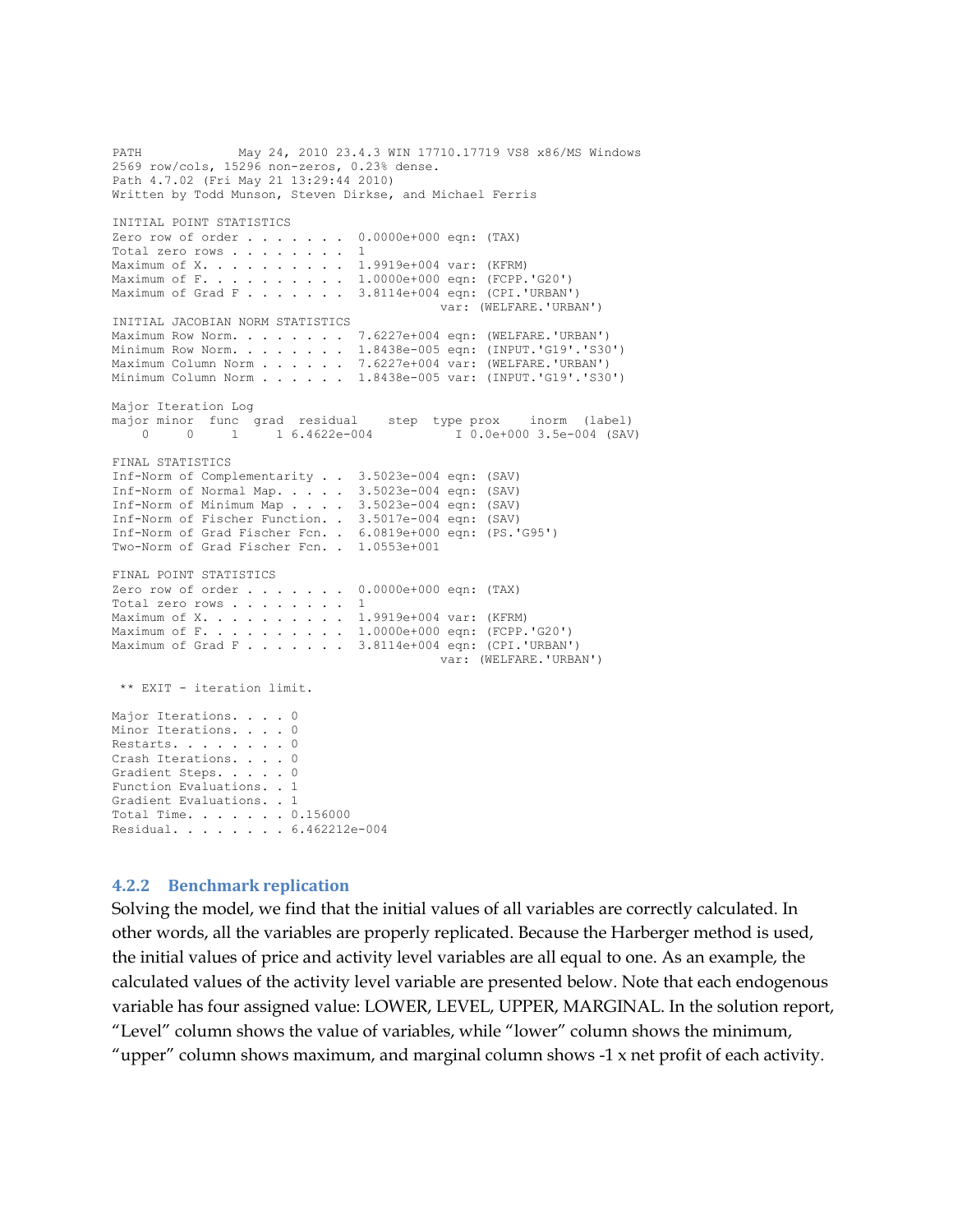|                 | VAR AL | ACTIVITY LEVEL OF SECTOR S |                         |               |
|-----------------|--------|----------------------------|-------------------------|---------------|
|                 | LOWER  | LEVEL                      | UPPER                   | MARGINAL      |
|                 |        |                            |                         |               |
| S1              |        | 1.000                      | $+$ INF                 | $-4.958E-5$   |
| S9              |        | 1,000                      | $+$ INF                 | $-4.121E-5$   |
| S10             |        | 1.000                      | $+{\small\texttt{INF}}$ | 7.1088E-6     |
| S11             |        | 1.000                      | $+$ INF                 | $-3.487E-5$   |
| S12             | ٠      | 1.000                      | $+$ INF                 | $-4.583E - 7$ |
| S13             |        | 1.000                      | $+$ INF                 | $-4.320E-5$   |
| S14             |        | 1.000                      | $+$ INF                 | $-6.443E-6$   |
| S15             |        | 1.000                      | $+$ INF                 | 9.6708E-5     |
| S18             |        | 1,000                      | $+$ INF                 | 3.5387E-6     |
| S21             |        | 1.000                      | $+$ INF                 | 4.2100E-5     |
| S24             |        | 1.000                      | $+$ INF                 | $-2.566E-5$   |
| S <sub>25</sub> |        | 1,000                      | $+$ INF                 | $-9.625E - 6$ |
| S26             |        | 1,000                      | $+$ INF                 | $-5.695E-5$   |
| S <sub>27</sub> |        | 1.000                      | $+$ INF                 | $-4.130E-5$   |
| S28             |        | 1,000                      | $+$ INF                 | $3.3661E - 6$ |
| S <sub>29</sub> |        | 1,000                      | $+$ INF                 | $-3.526E - 6$ |
| S30             |        | 1,000                      | $+$ INF                 |               |
| S31             |        | 1.000                      | $+$ INF                 | $-4.517E-5$   |
| S32             |        | 1.000                      | $+$ INF                 | 2.0350E-4     |
| S42             |        | 1.000                      | $+$ INF                 | $-4.118E-5$   |
| S46             |        | 1,000                      | $+$ INF                 | $-9.573E-6$   |
| S47             |        | 1,000                      | $+$ INF                 | $6.8344E-6$   |
| S48             |        | 1.000                      | $+$ INF                 | $-3.061E-5$   |
| S49             |        | 1.000                      | $+$ INF                 | $6.2442E - 5$ |
| S51             |        | 1.000                      | $+$ INF                 | $-8.432E-6$   |
| S55             |        | 1.000                      | $+$ INF                 | $-4.542E-5$   |
| S66             |        | 1.000                      | $+$ INF                 | $-2.470E-6$   |
| S99             |        | 1.000                      | $+$ INF                 | 1.4892E-4     |

One important variable in our model is the level of welfare. We assume a Hicksian welfare index for urban and rural households as well as non-profit institutions and government. Benchmark replication results for these variables is represented here:

|             | LOWER          | T.EVET. | <b>UPPER</b> | MARGINAL         |
|-------------|----------------|---------|--------------|------------------|
| URBAN       | $\blacksquare$ | 1,000   |              | $+INF$ 2.6837E-6 |
| RURAL       | ٠              | 1,000   | $+TNF$       | $-1.455E-5$      |
| NPT.        | ٠              | 1,000   | $+TNF$       |                  |
| <b>GOVT</b> | ٠              | 1,000   | $+TNF$       | $-9.200E - 6$    |

## 5 Subsidy Policy Analysis

To see the performance of the model, we simulate some counterfactual subsidy policy scenarios here. Iran started its Economic Reform Plan in early 2011. The first stage of the reform includes a huge rise in fuel prices, removing bread subsidy, cutting milk subsidy, and paying cash subsidy to all urban and rural households.

It seems that the government is going to pay sectoral subsidy in the next stages of the reform after 2014. Policy makers are interested in measuring the impacts of those sectoral subsidies. We assume 3 scenarios of subsidy payment to different activities. Each scenario differs in sectoral share from the subsidy. Sectoral share form subsidy is determined according to (1) weight in consumption bundle, (2) weight in labor employment, and (3) weight in industrial import. The shares are considered according to the following table. We assume that this subsidy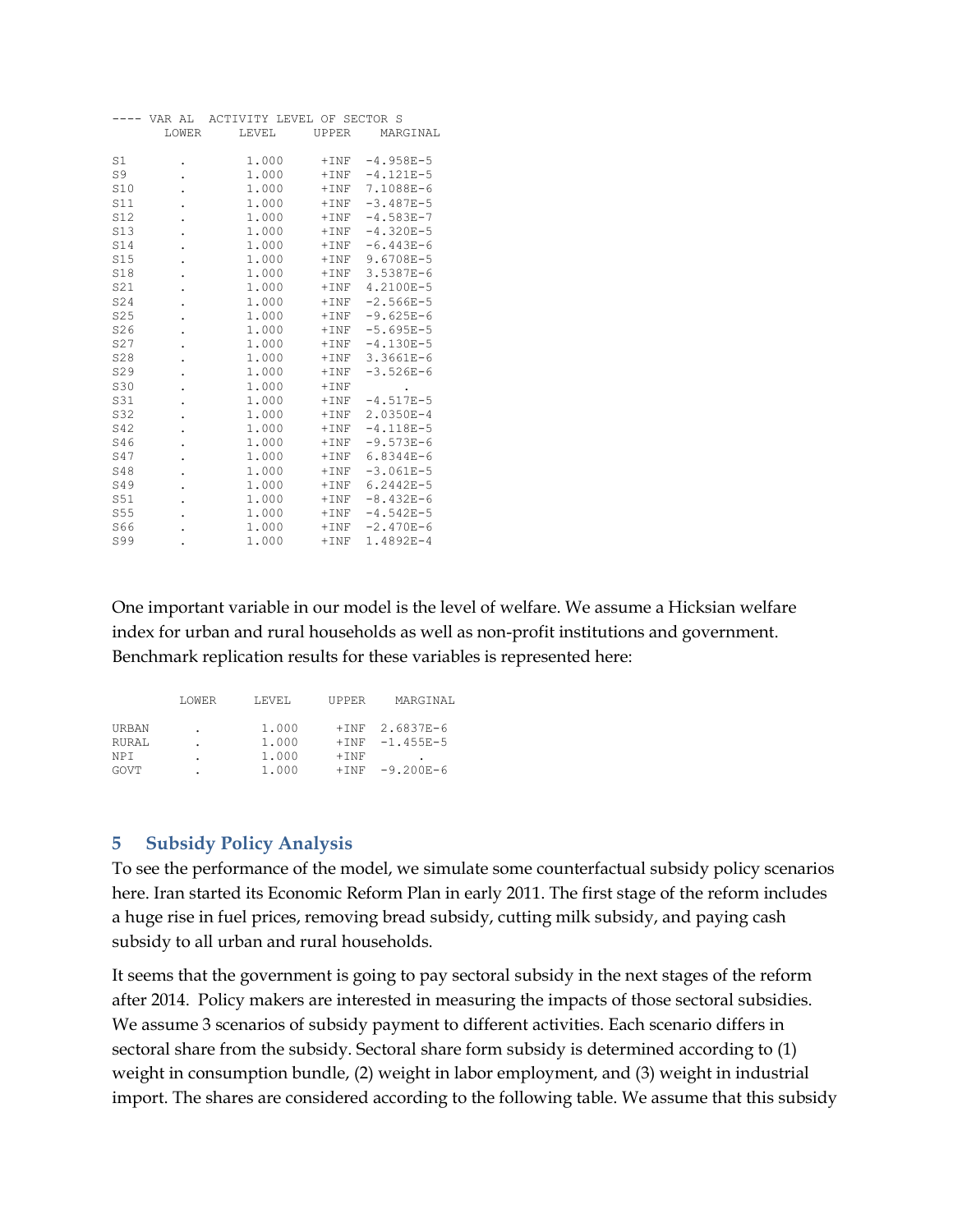is paid out of Economic Reform Plan revenues; therefore no more tax is required to finance the policy. The subsidy is about 7 billions of US dollars per year (50% of the first stage expected revenue).

|                                             | Share in industrial<br>subsidy according to | Share in industrial<br>subsidy according to | Share in industrial<br>subsidy according to |
|---------------------------------------------|---------------------------------------------|---------------------------------------------|---------------------------------------------|
|                                             | consumption share                           | employment share                            | import share                                |
| <b>Coal and Lignite</b>                     | 0.00%                                       | 1.00%                                       | 0.10%                                       |
| Iron ores                                   | 0.00%                                       | 0.30%                                       | 0.50%                                       |
| Stone, sand, clay                           | 0.01%                                       | 1.60%                                       | 0.06%                                       |
| Other mining                                | 0.01%                                       | 0.60%                                       | 0.40%                                       |
| Food products, tobacco, and beverage        | 49.80%                                      | 17.60%                                      | 8.30%                                       |
| Textiles, leather, wearing apparel          | 17.30%                                      | 14.30%                                      | 9.90%                                       |
| Wood and paper products                     | 1.50%                                       | 4.40%                                       | 3.00%                                       |
| <b>Refinery and chemical products</b>       | 6.10%                                       | 0.00%                                       | 12.70%                                      |
| <b>Plastic and rubber products</b>          | 0.80%                                       | 3.60%                                       | 1.80%                                       |
| Glass and glass products                    | 0.80%                                       | 1.10%                                       | 0.50%                                       |
| Non-metallic mineral products               | 0.80%                                       | 11.90%                                      | 0.70%                                       |
| <b>Machinery and equipments</b>             | 10.40%                                      | 24.60%                                      | 45.80%                                      |
| Iron and steel                              | 0.00%                                       | 6.90%                                       | 6.30%                                       |
| Copper products                             | 0.00%                                       | 0.80%                                       | 0.05%                                       |
| <b>Aluminum</b>                             | 0.00%                                       | 1.40%                                       | 0.20%                                       |
| <b>Other basic metals</b>                   | $0.00\%$                                    | 0.00%                                       | 1.10%                                       |
| Motor vehicles, trailers, and semi-trailers | 12.40%                                      | 9.50%                                       | 8.50%                                       |

#### Table 5: Three scenarios of sectoral share in industrial subsidy payment

We find that this policy leads to net welfare gain for households. The results are reported in table 6. As this table depicts, rural households are better off by 3.05%, while urban households gain 2.87 more welfare in scenario (1). The pattern is almost the same in other scenarios. The welfare gain is mainly due to a rise in employment and a fall in consumer prices. As table 6 demonstrates, manufacturing employment increases by 3.06, 5.66, 5.65 percent in scenario (1), (2), and (3) respectively. Furthermore, table 6 shows that manufacturing export also increases by 14.20, 13.27, and 13.99 percent in scenario (1), (2), and (3) respectively. In contrast, manufacturing imports decreases by 5.10, 5.02, 6.38 percent in scenario (1), (2), and (3) respectively.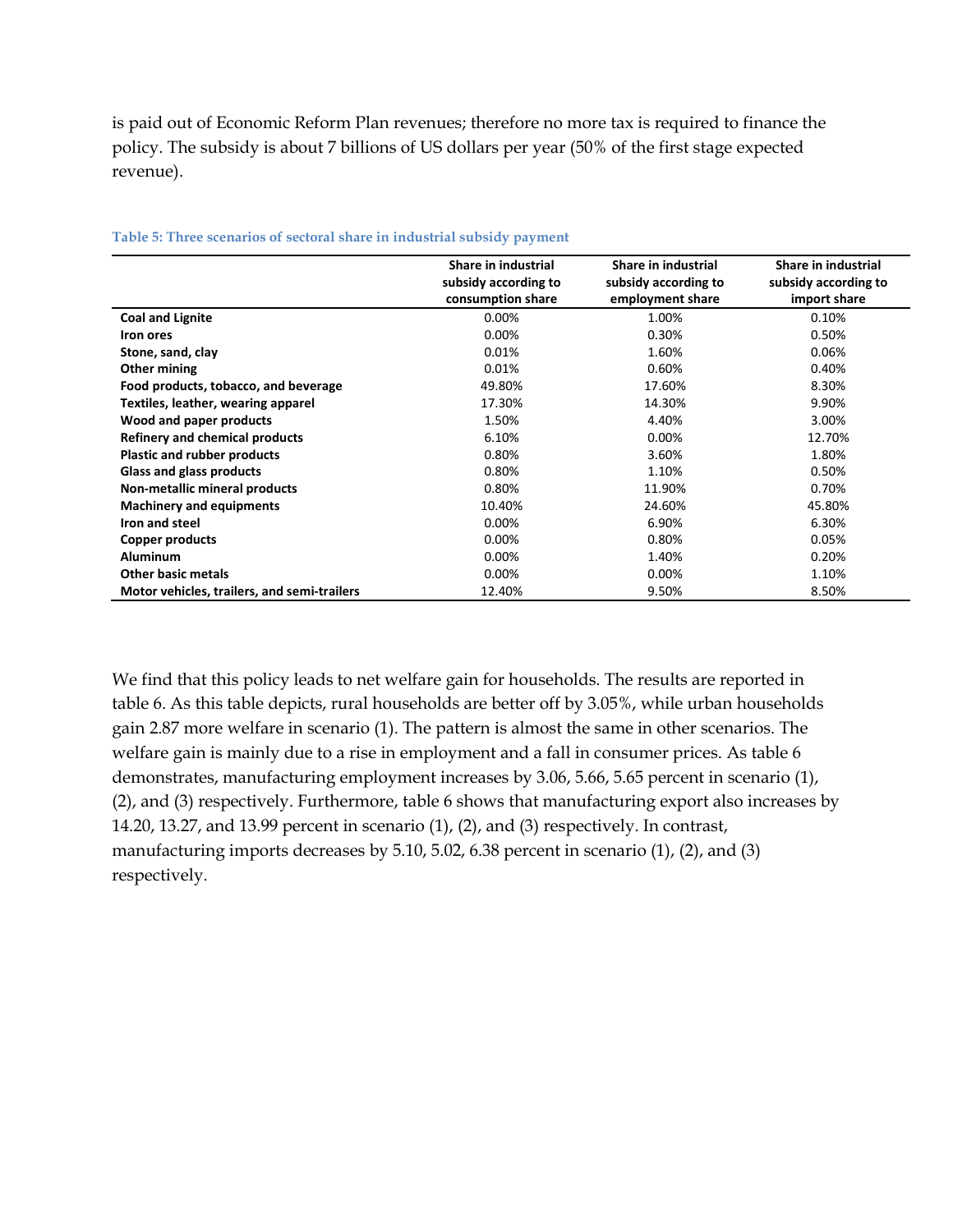|                                                            | subsidy payment<br>according to<br>consumption share<br>(1) | <b>Subsidy payment</b><br>according to<br>employment share<br>(2) | subsidy payment<br>according to import<br>share<br>(3) |
|------------------------------------------------------------|-------------------------------------------------------------|-------------------------------------------------------------------|--------------------------------------------------------|
| Welfare                                                    |                                                             |                                                                   |                                                        |
| urban households                                           | 2.87                                                        | 2.57                                                              | 2.43                                                   |
| rural households                                           | 3.05                                                        | 2.69                                                              | 2.42                                                   |
| <b>Employment</b>                                          |                                                             |                                                                   |                                                        |
| <b>Total employment</b>                                    | $-0.44$                                                     | 0.36                                                              | 0.79                                                   |
| <b>Manufacturing employment</b>                            | 3.06                                                        | 5.66                                                              | 5.65                                                   |
| <b>Import</b>                                              |                                                             |                                                                   |                                                        |
| <b>Total import</b>                                        | 0.71                                                        | 0.24                                                              | $-0.90$                                                |
| <b>Manufacturing import</b>                                | $-5.10$                                                     | $-5.02$                                                           | $-6.38$                                                |
| <b>Export</b>                                              |                                                             |                                                                   |                                                        |
| <b>Total export</b>                                        | 2.55                                                        | 2.70                                                              | 2.95                                                   |
| <b>Manufacturing export</b>                                | 14.20                                                       | 13.27                                                             | 13.99                                                  |
| <b>Activity level</b>                                      |                                                             |                                                                   |                                                        |
| <b>Agriculture</b>                                         | 1.29                                                        | $-0.30$                                                           | $-0.65$                                                |
| <b>Extraction of coal and lignite</b>                      | $-2.83$                                                     | 18.61                                                             | 3.13                                                   |
| <b>Extraction of oil and gas</b>                           | $-0.06$                                                     | $-0.04$                                                           | $-0.03$                                                |
| <b>Extraction of iron ore</b>                              | $-0.67$                                                     | 6.46                                                              | 11.44                                                  |
| <b>Extraction of copper ore</b>                            | 0.42                                                        | 9.28                                                              | 2.60                                                   |
| Quarrying of stone, sand, and clay                         | $-3.14$                                                     | 2.88                                                              | 0.36                                                   |
| Other mining                                               | $-0.95$                                                     | 21.45                                                             | 16.56                                                  |
| Manufacture of food and beverage products                  | 4.76                                                        | 1.30                                                              | 0.17                                                   |
| <b>Manufacture of textiles</b>                             | 17.62                                                       | 13.09                                                             | 10.69                                                  |
| Manufacture of wood and paper products                     | 1.42                                                        | 12.25                                                             | 10.19                                                  |
| Manufacture of coke and refined petroleum products         | 20.47                                                       | 19.44                                                             | 22.22                                                  |
| Manufacture of chemicals and chemical products             | $-2.87$                                                     | $-7.43$                                                           | 2.95                                                   |
| Manufacture of rubber and plastics products                | $-1.42$                                                     | 6.28                                                              | 3.62                                                   |
| Manufacture of glass and glass products                    | 2.45                                                        | 6.42                                                              | $-1.26$                                                |
| Manufacture of other mineral products                      | $-7.82$                                                     | $-1.92$                                                           | $-7.23$                                                |
| Manufacture of basic iron and steel                        | $-9.42$                                                     | $-0.40$                                                           | $-1.95$                                                |
| <b>Manufacture of basic copper</b>                         | $-3.40$                                                     | $-0.96$                                                           | 2.24                                                   |
| <b>Manufacture of basic aluminum</b>                       | $-4.48$                                                     | 2.75                                                              | $-7.20$                                                |
| <b>Manufacture of other basic metals</b>                   | 0.68                                                        | 6.11                                                              | 13.20                                                  |
| Manufacture of motor vehicles, trailers, and semi-trailers | 4.08                                                        | 2.19                                                              | 2.39                                                   |
| Electric power generation, transmission, and distribution  | 1.05                                                        | 2.45                                                              | 2.03                                                   |
| Manufacture of gas; distribution of gaseous fuels          | 15.35                                                       | 16.64                                                             | 16.82                                                  |
| Water collection, treatment, and supply                    | 2.67                                                        | 2.23                                                              | 2.18                                                   |
| <b>Construction of buildings</b>                           | $-7.41$                                                     | $-6.29$                                                           | $-7.55$                                                |
| Wholesale and retail trade                                 | $-1.72$                                                     | $-0.99$                                                           | $-0.62$                                                |
| <b>Transportation and storage</b>                          | $-4.01$                                                     | $-2.46$                                                           | $-1.76$                                                |
| <b>Real estate activities</b>                              | $-0.80$                                                     | $-0.95$                                                           | $-1.07$                                                |
| <b>Other services</b>                                      | $-1.62$                                                     | $-1.39$                                                           | $-0.79$                                                |

Table 6: the impact of subsidy payment on welfare, activity level, employment (% change)

Source: research findings

## 6 Conclusion

IRIGE is a computable General Equilibrium model for industrial and mineral policy analysis in Iran. Describing the model, this paper tries to introduce the main aspects of the model. Zero profit conditions are discussed. In addition, the method of finding market clearance conditions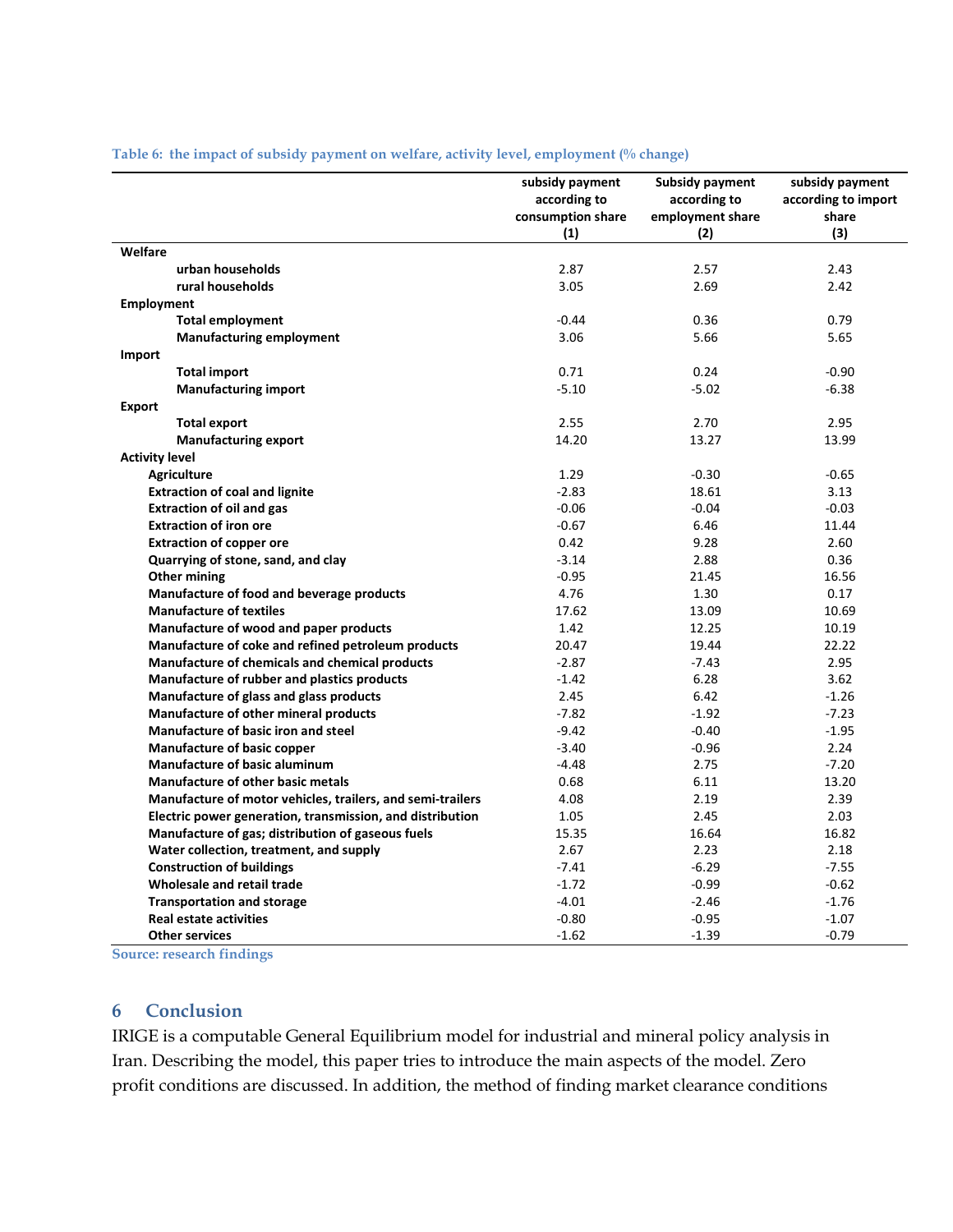is explained. We assume imperfect capital mobility, imperfect substitution between imported and domestic commodity, nested CES structure in production, nested CES structure in consumption, and heterogeneity of domestic products in one category. We consider transport margin, wholesale margin, import tariffs, import subsidy, production tax, value added tax, goods and services tax, and other transfer payments.

According to available criterion, we confirm the validity of the model in this study. On one hand, the amount of residual in "zero-iteration" is negligible. On the other hand, the benchmark values of the unknown variables are properly calibrated (benchmark replication). The model is now ready for policy analysis.

## 7 References

Armington, Paul S. 1969. "A Theory of Demand for Products Distinguished by Place of Production" IMF Staff Papers, Palgrave Macmillan, vol. 16(1), pages 159-178, March.

Bahador, A., & Haqiqi, I. (2015). Economic Effects of Petroleum Export Reduction in Iran: Financial Computable General Equilibrium Approach. Quarterly Journal of Monetary and Banking Researches, 8(24), 251–284.

Beckman, J., Hertel, T., & Tyner, W. (2011). Validating energy-oriented CGE models. Energy Economics, 33(5), 799-806.

Böhringer, C., & Rutherford, T. F. (2000). Decomposing the cost of Kyoto: a global CGE analysis of multilateral policy impacts.

Böhringer, C., & Rutherford, T. F. (2005). Integrating bottom-up into top-down: a mixed complementarity approach. ZEW-Centre for European Economic Research Discussion Paper, (05- 028).

Böhringer, C., & Rutherford, T. F. (2010). The costs of compliance: a CGE assessment of Canada's policy options under the Kyoto protocol. World Economy, 33(2), 177-211.

Böhringer, C., Löschel, A., & Rutherford, T. F. (2006). Efficiency gains from" what"-flexibility in climate policy an integrated CGE assessment. The Energy Journal, 405-424.

Böhringer, C., Rutherford, T. F., & Wiegard, W. (2003). Computable general equilibrium analysis: Opening a black box.

Burfisher, M. E. (2017). Introduction to computable general equilibrium models. Cambridge University Press.

De Melo, J., & Robinson, S. (1989). Product differentiation and the treatment of foreign trade in computable general equilibrium models of small economies. Journal of International Economics, 27(1-2), 47-67. Robinson, S. (1991).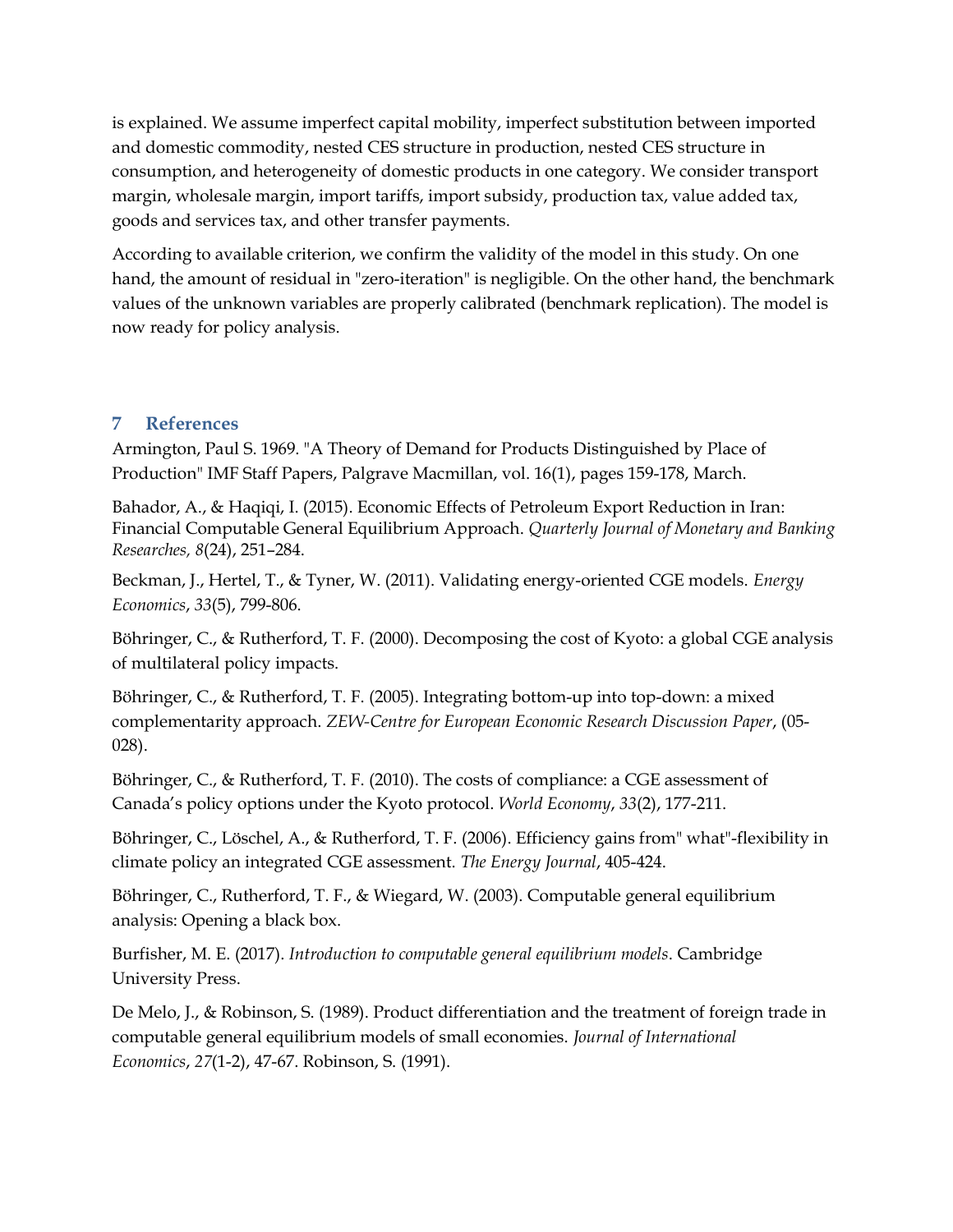Devarajan, S., Lewis, J., & Robinson, S. (1986). A bibliography of computable general equilibrium (CGE) models applied to developing countries (No. 1557-2016-133185).

Dixon, P. B., & Jorgenson, D. (Eds.). (2012). Handbook of computable general equilibrium modeling. Newnes. Robinson, S., Kilkenny, M., & Hanson, K. (1990). The USDA/ERS computable general equilibrium (CGE) model of the United States (No. 1486-2018-6356).

Dixon, P. B., & Parmenter, B. R. (1996). Computable general equilibrium modelling for policy analysis and forecasting. Handbook of computational economics, 1, 3-85.

Dixon, P., Johnson, M., & Rimmer, M. (2008). Reducing Illegal Migrants in the United States: A Dynamic CGE Analysis. CoPS/IMPACT General Paper G-183. Centre of Policy Studies, Monash University .

Haqiqi, I., & Bahador, A. (2015). Investigating Economic Effects of Oil Export Reduction: A Financial Computable General Equilibrium Approach, MPRA Paper 95784, University Library of Munich, Germany.

Haqiqi, I., & Bahaloo Horeh, M. (2013). Impacts of Cut in Oil Exports on Sectoral Employment of Skilled and Unskilled Labor: A CGE Approach International Iranian Economic Association Conference, IIEA, 2013, Istanbul, Turkey.

Haqiqi, I., & Bahaloo Horeh, M. (2014a). A CGE Model for Labor Migration Analysis Using Labor Micro Consistent Matrix, 22nd International Input-Output Conference & 4th Edition of the International School of I-O Analysis,14-18 July 2014, Lisbon, Portugal.

Haqiqi, I., & Bahaloo Horeh, M. (2014b). Dynamic CGE Modeling of Interest Rate Subsidies: An Application of Financial SAM, EcoMod2014, International Conference on Economic Modeling, Bali, Indonesia, July 16-18, 2014.

Haqiqi, I., & Bahalou Horeh, M. (2013). Macroeconomic Impacts of Export Barriers in a Dynamic CGE Model. Journal of Money and Economy, 8(3), 117–150.

Haqiqi, I., & Bahalou Horeh, M. (2015). A General Equilibrium Analysis of Unskilled Labor Entry and Skilled Labor Exit in Iran. The Economic Research, 15(3), 67–89.

Haqiqi, I., & Mortazavi Kakhaki, M. (2012). The Impact of Redistribution of Opportunities on Income Inequality: A CGE Approach. Journal of Economic Modeling Research, 2(7): 51-73.

Haqiqi, I., Aqanazari, H., & Sharzei, G. A. (2013). Natural Resources Revenue Allocation: A Dynamic General Equilibrium Approach. Journal of Economic Modeling Research, 3(11), 49–76.

Haqiqi, I., Bahaloo Horeh, M. & Ghaedi, M. (2014). A CGE Analysis of Welfare and Sectoral Impacts of Removing Interest Rate Subsidies: A Model Based on Financial SAM and Flow of Fund Accounts, 22nd International Input-Output Conference & 4th Edition of the International School of I-O Analysis, 14-18 July 2014, Lisbon, Portugal.

Haqiqi, I., Manzoor, D., & Aghababaei, M. E. (2013). Sectoral Economic Impacts of Electricity Efficiency Improvements: A Computable General Equilibrium Approach. Journal of Planning and Budgeting, 17(4), 25–44.

Haqiqi, I., Shahi, Z., & Ismaili, M. (2017). Impact of Cash Subsidy Transfer in a Nonlinear Programming Model for Economic Input-Output Analysis, MPRA Paper 95783, University Library of Munich, Germany.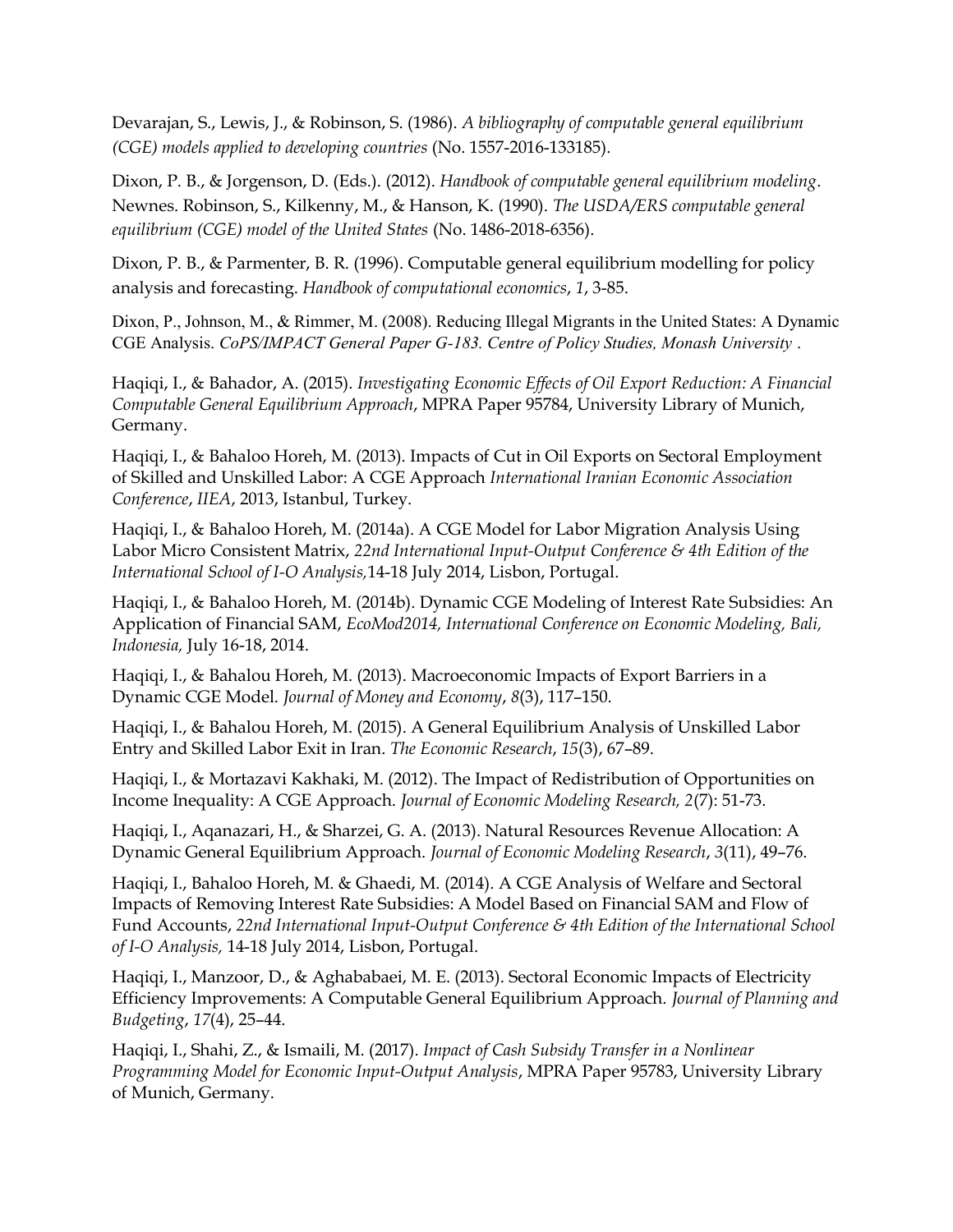Haqiqi, Iman and Mirian, Narges (2015): A Financial General Equilibrium Model for Assessment of Financial Sector Policies in Developing Countries. MPRA Paper 95841, University Library of Munich, Germany.

Harberger, Arnold C. 1962. "The Incidence of the Corporation Income Tax," Journal of Political Economy, University of Chicago Press, vol. 70, pages 215.

Hertel, T. W. (1990). General equilibrium analysis of US agriculture: What does it contribute?. Journal of Agricultural Economics Research, 42(1491-2016-130250).

Hertel, T. W. (1998). Global trade analysis: modeling and applications. Cambridge university press.

Hertel, T. W. (2002). Applied general equilibrium analysis of agricultural and resource policies. Handbook of agricultural economics, 2, 1373-1419.

Hertel, T. W., & Tsigas, M. E. (1997). Structure of GTAP. Global Trade Analysis: modeling and applications, 13-73.

Hertel, T., Hummels, D., Ivanic, M., & Keeney, R. (2007). How confident can we be of CGEbased assessments of Free Trade Agreements?. Economic Modelling, 24(4), 611-635.

Lofgren, H., Harris, R. L., & Robinson, S. (2002). A standard computable general equilibrium (CGE) model in GAMS (Vol. 5). Intl Food Policy Res Inst.

Taylor, L. (Ed.). (1990). Socially relevant policy analysis: Structuralist computable general equilibrium models for the developing world. MIT Press.

Manzoor, D., & Bahaloo Horeh, M. (2015). Analyzing the Impact of Increasing Minimum Wage on Skilled and Unskilled Labor in Iran: A CGE Approach. Journal of Quantitative Economics, Volume 12, 3 (46).

Manzoor, D., & Haqiqi, I. (2012). Impact of Energy Price Reform on Environmental Emissions; A Computable General Equilibrium Approach. Journal of Environmental Studies, 37(60): 1-12.

Manzoor, D., & Haqiqi, I. (2013). Impacts of Energy Price Increase and Cash Subsidy Payments on Energy Demand. Journal of Trade Studies, 67(17), 101–124.

Manzoor, D., Aghababaei, M. E., & Haqiqi, I. (2011). Rebound Effects Analysis of Electricity Efficiency Improvements in Iran: A Computable General Equilibrium Approach. Quarterly Energy Economics Review, 8(28), 1–23.

Manzoor, D., Haqiqi, I., & Aghababaei, M. E. (2012). Decomposing Electricity Demand Elasticity in Iran: Computable General Equilibrium Approach. Biquarterly Journal of Economic Policy, 4(8), 91-112.

Manzoor, D., Haqiqi, I., & Aghababaei, M. E. (2012). Modeling Dutch Disease in the Economy of Iran: A Computable General Equilibrium Approach. Quarterly Energy Economics Review, 8(31): 59-84.

Manzoor, D., Haqiqi, I., & Aghababaei, M. E. (2013). Economic Impacts of Investment in the Electricity Industry: A CGE Comparison of Regulated and Free Markets. Quarterly Energy Economics Review, 9(35), 47–74.